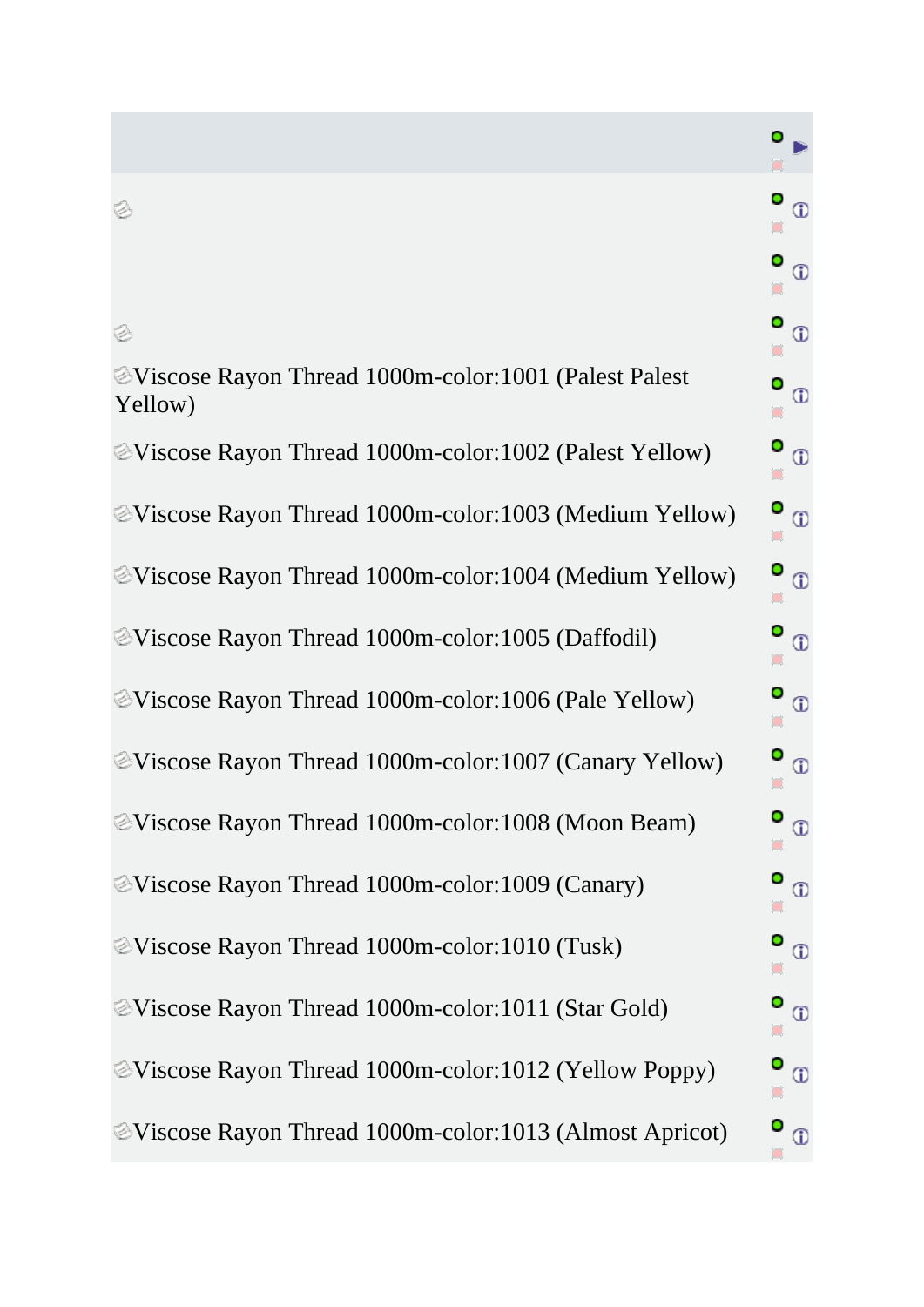|         |  | <b><i></i></b> ₹Viscose Rayon Thread 1000m-color:1014 (Grain)                                                  |  | $\bullet$             |
|---------|--|----------------------------------------------------------------------------------------------------------------|--|-----------------------|
|         |  | <b>EViscose Rayon Thread 1000m-color:1015 (Almond)</b><br>Viscose Rayon Thread 1000m-color 1016 (Mustard Gold) |  | o<br>$\Phi$           |
|         |  | EViscose Rayon Thread 1000m-color:1017 (Pop Corn)                                                              |  | O<br>$\Phi$           |
|         |  | <i></i> EViscose Rayon Thread 1000m-color:1018 (Mustard Gold)                                                  |  | o<br>$\Phi$           |
|         |  | EViscose Rayon Thread 1000m-color:1019 (Light Pink)                                                            |  | o<br>$\Phi$           |
|         |  | EViscose Rayon Thread 1000m-color:1020 (Pink Bazaar)                                                           |  | o<br>$\Phi$           |
|         |  | EViscose Rayon Thread 1000m-color:1021 (Memphis Belle)                                                         |  | O<br>$\circ$          |
|         |  | <b>EViscose Rayon Thread 1000m-color:1022 (Carnation)</b>                                                      |  | $\bullet$ $_{\oplus}$ |
|         |  | EViscose Rayon Thread 1000m-color:1023 (Begonia Pink)                                                          |  | O<br>$\circ$          |
|         |  | EViscose Rayon Thread 1000m-color:1024 (Begonia)                                                               |  | O<br>$\Phi$           |
|         |  | EViscose Rayon Thread 1000m-color:1025 (Cherry Blossom)                                                        |  | O<br>$\Phi$           |
|         |  | EViscose Rayon Thread 1000m-color:1026 (Dark Pink)                                                             |  | o<br>$\oplus$         |
|         |  | EViscose Rayon Thread 1000m-color:1027 (Floral Pink)                                                           |  | O<br>$\Phi$           |
|         |  | <b>EViscose Rayon Thread 1000m-color:1028 (Wild Orchid)</b>                                                    |  | O<br>$\Phi$           |
| Oyster) |  | EViscose Rayon Thread 1000m-color:1029 (Palest Pink/                                                           |  | O<br>$\Phi$           |
|         |  | <i></i> EViscose Rayon Thread 1000m-color:1030 (Rosewater)                                                     |  | O<br>$\Phi$           |
|         |  | EViscose Rayon Thread 1000m-color:1031 (Desert Bloom)                                                          |  | O<br>$\Phi$           |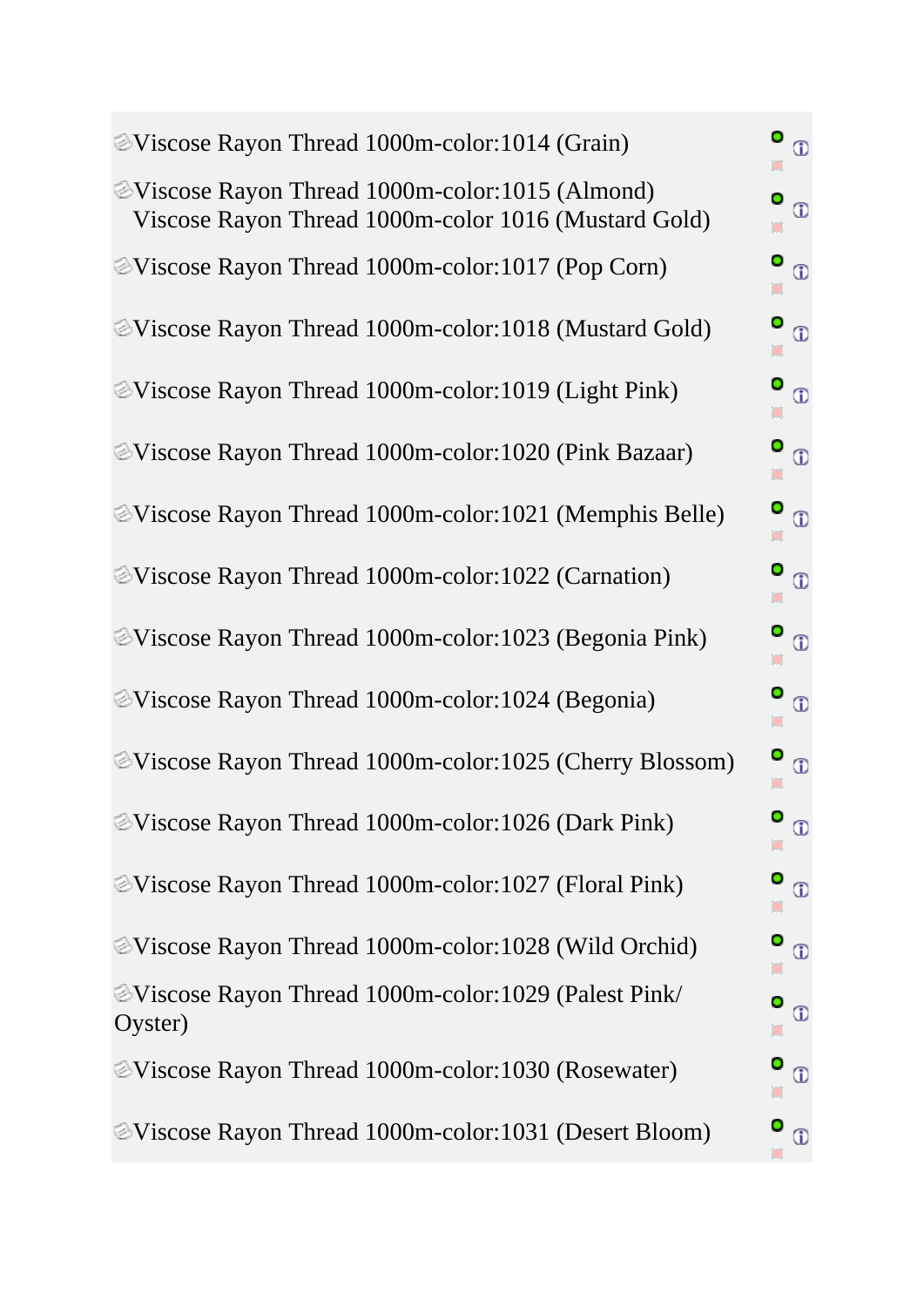| EViscose Rayon Thread 1000m-color:1032 (Orchid Pink)               | $\bullet$ $\circledcirc$ |
|--------------------------------------------------------------------|--------------------------|
| <b>Eviscose Rayon Thread 1000m-color:1033 (Emily Pink)</b>         | ٥<br>$\overline{0}$      |
| <b>EViscose Rayon Thread 1000m-color:1034 (Azalea)</b>             | $\bullet$                |
| <b><i>E</i>Viscose Rayon Thread 1000m-color:1035 (Medium Pink)</b> | $\bullet$ $_{\oplus}$    |
| EViscose Rayon Thread 1000m-color:1036 (Brandied Apricot)          | $\bullet$                |
| EViscose Rayon Thread 1000m-color:1037 (Crystal Pink)              | $\bullet$                |
| <b>EViscose Rayon Thread 1000m-color:1038 (Peach Blush)</b>        | $\bullet$                |
| <b>EViscose Rayon Thread 1000m-color:1039 (Bisque)</b>             | ٥<br>$\Phi$              |
| EViscose Rayon Thread 1000m-color:1040 (Blossom)                   | $\Phi$                   |
| EViscose Rayon Thread 1000m-color:1041 (Cadmium Orange)            | $\bullet$ $_{\oplus}$    |
| EViscose Rayon Thread 1000m-color:1042 (Orange)                    | $\overline{0}$           |
| EViscose Rayon Thread 1000m-color:1043 (Golden Poppy)              | $\, \oplus \,$           |
| <b>EViscose Rayon Thread 1000m-color:1044 (Pumkin)</b>             | o<br>$\Phi$              |
| EViscose Rayon Thread 1000m-color:1045 (Dark Tex Orange)           | $\bullet$                |
| Viscose Rayon Thread 1000m-color:1046 (Sunkist)                    | ۰<br>$\Phi$              |
| <b>EViscose Rayon Thread 1000m-color:1047 (Scarlet)</b>            | O<br>$\overline{0}$      |
| EViscose Rayon Thread 1000m-color:1048 (Rosewood)                  | $\Phi$                   |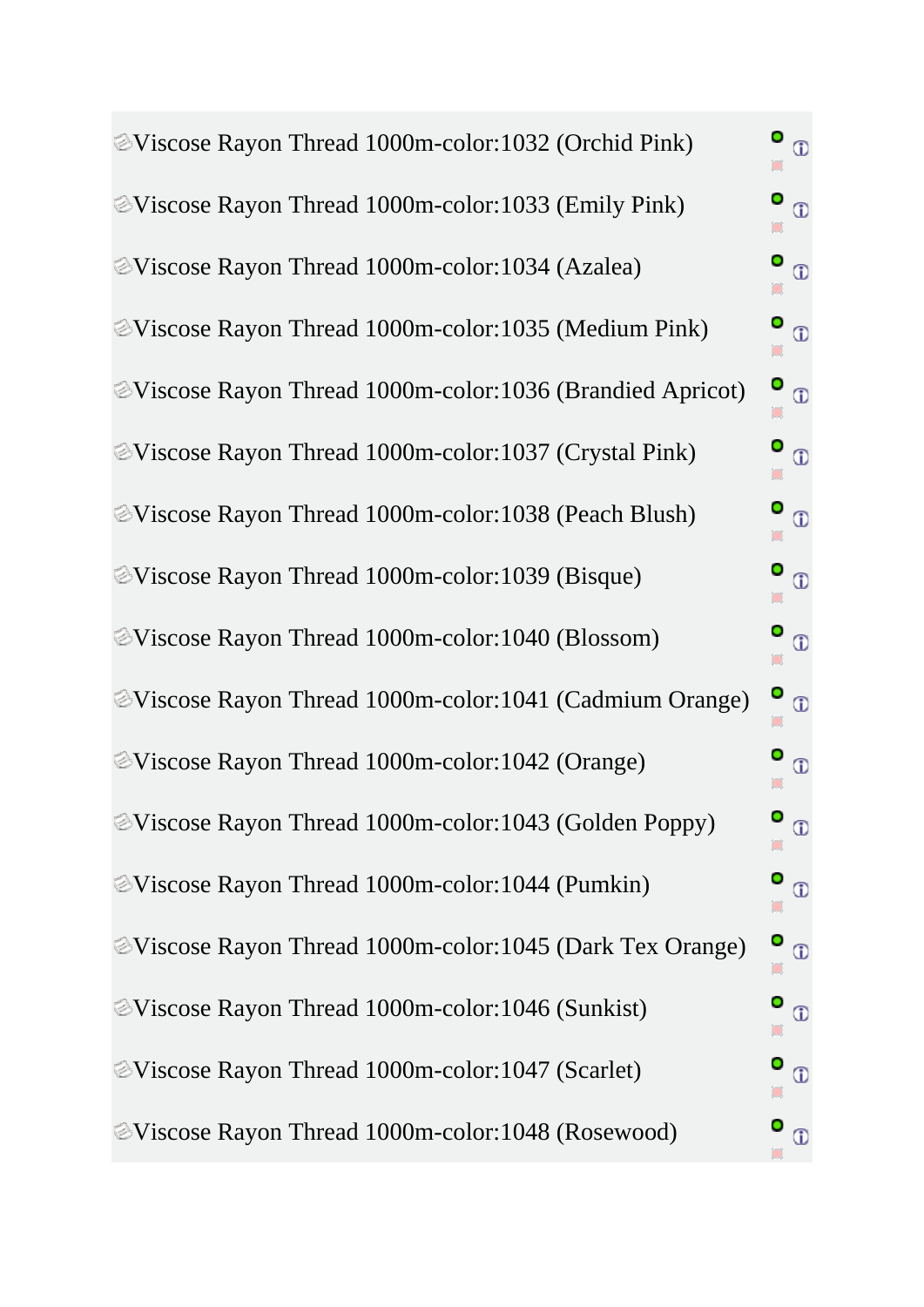|         | Viscose Rayon Thread 1000m-color:1049 (Tuxedo Red)             |  |
|---------|----------------------------------------------------------------|--|
|         | EViscose Rayon Thread 1000m-color:1050 (Foxy Red)              |  |
|         | EViscose Rayon Thread 1000m-color:1051 (Shell Pink)            |  |
|         | EViscose Rayon Thread 1000m-color:1052 (Rosewood)              |  |
| Orange) | EViscose Rayon Thread 1000m-color:1053 (Medium Red/            |  |
|         | <b>EViscose Rayon Thread 1000m-color:1054 (Atom Red)</b>       |  |
|         | EViscose Rayon Thread 1000m-color:1055 (Illusion Blue)         |  |
|         | EViscose Rayon Thread 1000m-color:1056 (Canal Blue)            |  |
|         | EViscose Rayon Thread 1000m-color:1057 (Sky Blue)              |  |
|         | <b>EViscose Rayon Thread 1000m-color:1058 (Caribbean Blue)</b> |  |
|         | EViscose Rayon Thread 1000m-color:1059 (Mid Windsor)           |  |
|         | Viscose Rayon Thread 1000m-color:1060 (Cadet Blue)             |  |
|         | EViscose Rayon Thread 1000m-color:1061 (Vista Blue)            |  |
|         | <b>EViscose Rayon Thread 1000m-color:1062 (Sky Blue)</b>       |  |
|         | EViscose Rayon Thread 1000m-color:1063 (Bright Blue)           |  |
|         | <b>EViscose Rayon Thread 1000m-color:1064 (Dolphin Blue)</b>   |  |
|         | EViscose Rayon Thread 1000m-color:1065 (Wedgewood)             |  |

 $\bullet$   $\circ$ 

 $\begin{array}{c}\n\bullet \\
\bullet \\
\bullet \\
\bullet\n\end{array}$ 

 $\bullet$   $\circ$ 

 $\bullet$   $\circ$ 

 $\bullet$   $\circ$ 

 $\bullet$   $\circ$ 

 $\bullet$   $\circ$ 

 $\bullet$   $\circ$ 

 $\begin{array}{c} \bullet \\ \bullet \\ \bullet \\ \bullet \end{array}$ 

 $\bullet$   $\circ$ 

 $\bullet$   $\circ$ 

 $\begin{array}{c}\n\bullet \\
\bullet \\
\bullet \\
\bullet\n\end{array}$ 

 $\begin{array}{c}\n\bullet \\
\bullet\n\end{array}$ 

 $\bullet$   $\circ$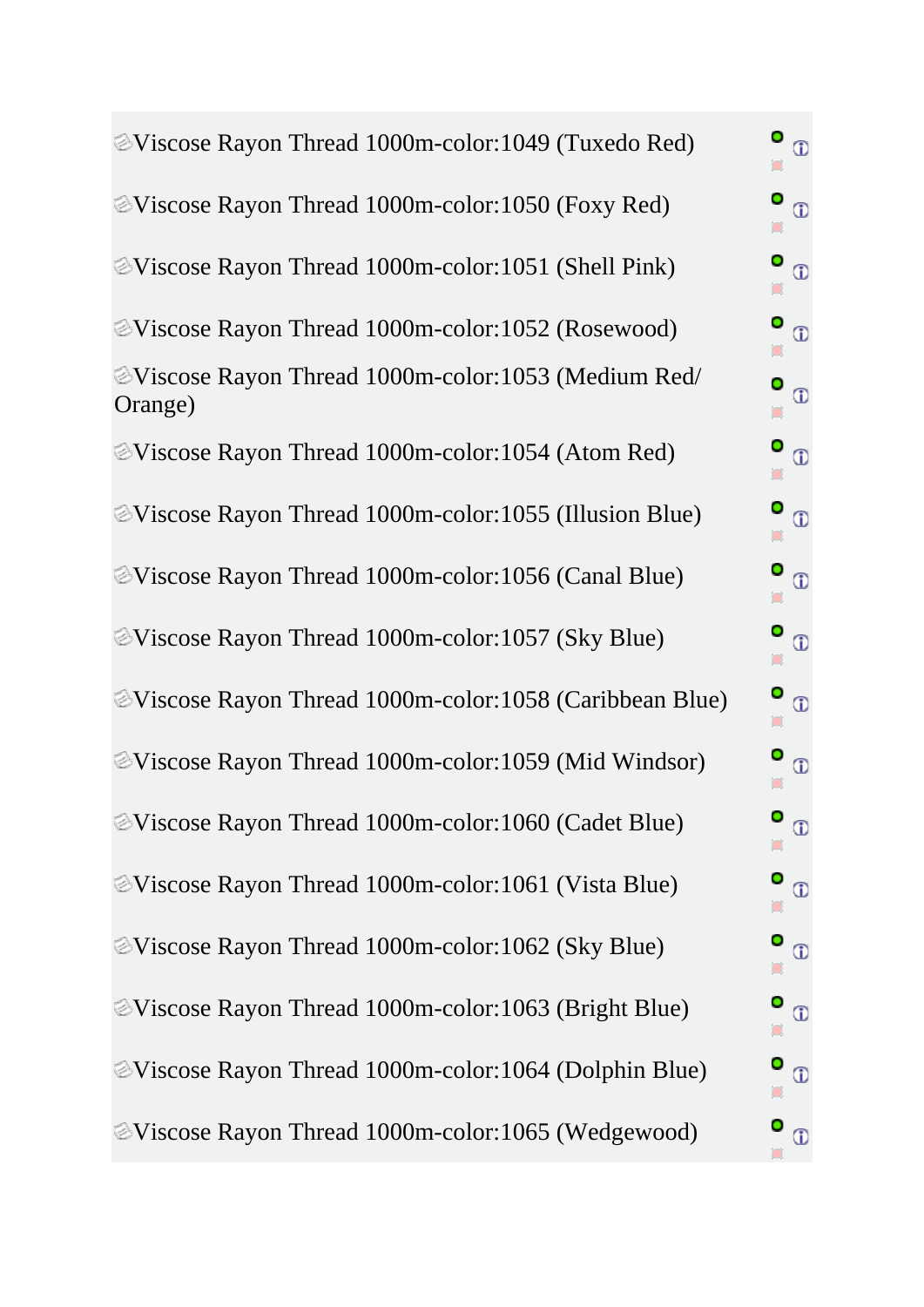| EViscose Rayon Thread 1000m-color:1066 (Blue)                    | o<br>$\overline{0}$          |
|------------------------------------------------------------------|------------------------------|
| <i></i> EViscose Rayon Thread 1000m-color:1067 (Lavender Violet) | O<br>$\Phi$                  |
| <b>EViscose Rayon Thread 1000m-color:1068 (Blue)</b>             | o<br>$\overline{0}$          |
| <i></i> EViscose Rayon Thread 1000m-color:1069 (Royal Blue)      | O<br>$\overline{\mathbb{O}}$ |
| EViscose Rayon Thread 1000m-color:1070 (Darkest Navy)            | O<br>$\Phi$                  |
| EViscose Rayon Thread 1000m-color:1071 (Blue Spruce)             | $\bullet$                    |
| EViscose Rayon Thread 1000m-color:1072 (Deep Windsor)            | O<br>$\Phi$                  |
| EViscose Rayon Thread 1000m-color:1073 (Palest Palest<br>Mauve)  | $\bullet$ $_{\oplus}$        |
| <b>EViscose Rayon Thread 1000m-color:1074 (Palest Mauve)</b>     | o<br>$\Phi$                  |
| <i></i> EViscose Rayon Thread 1000m-color:1075 (Medium Mauve)    | O<br>$\Phi$                  |
| EViscose Rayon Thread 1000m-color:1076 (Mid Lilac)               | o<br>$\Phi$                  |
| EViscose Rayon Thread 1000m-color:1077 (Purple)                  | O<br>Ф                       |
| <b>EViscose Rayon Thread 1000m-color:1078 (African Violet)</b>   | O<br>$\Phi$                  |
| <b>EViscose Rayon Thread 1000m-color:1079 (Purple Haze)</b>      | $\bullet$ $_{\oplus}$        |
| EViscose Rayon Thread 1000m-color:1080 (Royal Purple)            | O<br>$\Phi$                  |
| <b>EViscose Rayon Thread 1000m-color:1081 (Amethyst)</b>         | O<br>$\Phi$                  |
| EViscose Rayon Thread 1000m-color:1082 (Amethyst)                | ٥<br>$\Phi$                  |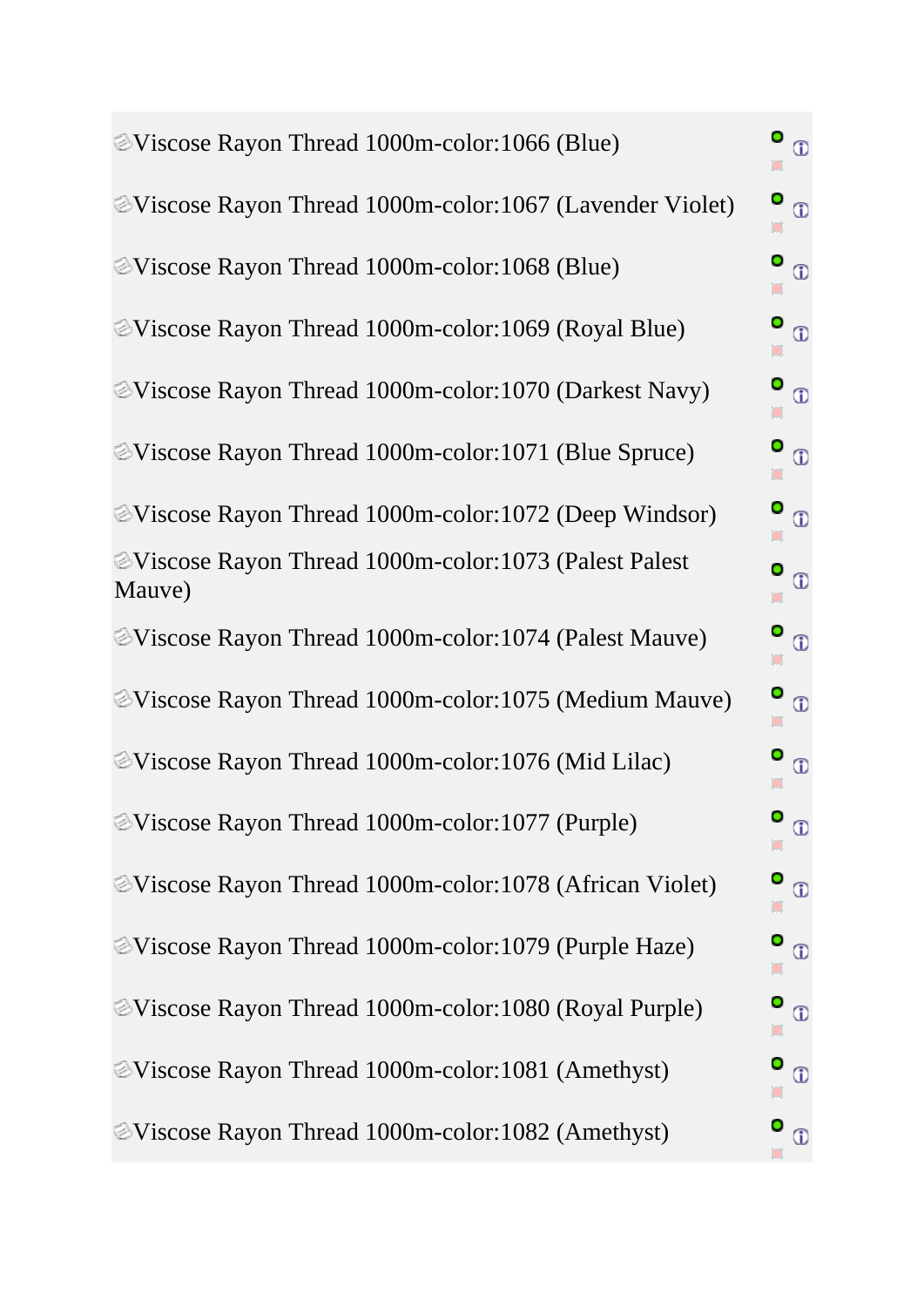[V](http://marathonaustralia.com.au/admin/categories.php?cPath=1_5&pID=516&action=new_product_preview&read=only&osCAdminID=5aceda96b2ddca0899e66d5f4475e556)iscose Rayon Thread 1000m-color:1083 (Veronic 112) O  $\oplus$ [V](http://marathonaustralia.com.au/admin/categories.php?cPath=1_5&pID=517&action=new_product_preview&read=only&osCAdminID=5aceda96b2ddca0899e66d5f4475e556)iscose Rayon Thread 1000m-color:1084 (Violet Blue) O  $\odot$  $\Box$ O [V](http://marathonaustralia.com.au/admin/categories.php?cPath=1_5&pID=518&action=new_product_preview&read=only&osCAdminID=5aceda96b2ddca0899e66d5f4475e556)iscose Rayon Thread 1000m-color:1085  $^{\circ}$  $\bullet$ [V](http://marathonaustralia.com.au/admin/categories.php?cPath=1_5&pID=519&action=new_product_preview&read=only&osCAdminID=5aceda96b2ddca0899e66d5f4475e556)iscose Rayon Thread 1000m-color:1086 (Violet Blue)  $\oplus$  $\Box$ 0 [V](http://marathonaustralia.com.au/admin/categories.php?cPath=1_5&pID=520&action=new_product_preview&read=only&osCAdminID=5aceda96b2ddca0899e66d5f4475e556)iscose Rayon Thread 1000m-color:1087 (Daybreak)  $^\circledR$ Ō [V](http://marathonaustralia.com.au/admin/categories.php?cPath=1_5&pID=521&action=new_product_preview&read=only&osCAdminID=5aceda96b2ddca0899e66d5f4475e556)iscose Rayon Thread 1000m-color:1088 (Jazz Purple)  $\mathbf{\circ}$  $\odot$ [V](http://marathonaustralia.com.au/admin/categories.php?cPath=1_5&pID=522&action=new_product_preview&read=only&osCAdminID=5aceda96b2ddca0899e66d5f4475e556)iscose Rayon Thread 1000m-color:1089 (Port Wine) O  $\odot$ [V](http://marathonaustralia.com.au/admin/categories.php?cPath=1_5&pID=524&action=new_product_preview&read=only&osCAdminID=5aceda96b2ddca0899e66d5f4475e556)iscose Rayon Thread 1000m-color:1090 (Blackberry) O  $\odot$ [V](http://marathonaustralia.com.au/admin/categories.php?cPath=1_5&pID=523&action=new_product_preview&read=only&osCAdminID=5aceda96b2ddca0899e66d5f4475e556)iscose Rayon Thread 1000m-color:1091 (Soothing SE204) O  $\odot$ O [V](http://marathonaustralia.com.au/admin/categories.php?cPath=1_5&pID=525&action=new_product_preview&read=only&osCAdminID=5aceda96b2ddca0899e66d5f4475e556)iscose Rayon Thread 1000m-color:1092 (Blue Glass)  $\oplus$ [V](http://marathonaustralia.com.au/admin/categories.php?cPath=1_5&pID=526&action=new_product_preview&read=only&osCAdminID=5aceda96b2ddca0899e66d5f4475e556)iscose Rayon Thread 1000m-color:1093 (Mint Julep) o  $\odot$ [V](http://marathonaustralia.com.au/admin/categories.php?cPath=1_5&pID=527&action=new_product_preview&read=only&osCAdminID=5aceda96b2ddca0899e66d5f4475e556)iscose Rayon Thread 1000m-color:1094 (Aquamarine) O  $\odot$ [V](http://marathonaustralia.com.au/admin/categories.php?cPath=1_5&pID=528&action=new_product_preview&read=only&osCAdminID=5aceda96b2ddca0899e66d5f4475e556)iscose Rayon Thread 1000m-color:1095 (Surf Blue)  $\odot$  $\bullet$ [V](http://marathonaustralia.com.au/admin/categories.php?cPath=1_5&pID=529&action=new_product_preview&read=only&osCAdminID=5aceda96b2ddca0899e66d5f4475e556)iscose Rayon Thread 1000m-color:1096 (Blue/Green) O  $\Phi$  $\circ$ [V](http://marathonaustralia.com.au/admin/categories.php?cPath=1_5&pID=530&action=new_product_preview&read=only&osCAdminID=5aceda96b2ddca0899e66d5f4475e556)iscose Rayon Thread 1000m-color:1097 (Medium Blue) O  $\odot$  $\bullet$ O [V](http://marathonaustralia.com.au/admin/categories.php?cPath=1_5&pID=531&action=new_product_preview&read=only&osCAdminID=5aceda96b2ddca0899e66d5f4475e556)iscose Rayon Thread 1000m-color:1098 (Peacock)  $\odot$ [V](http://marathonaustralia.com.au/admin/categories.php?cPath=1_5&pID=532&action=new_product_preview&read=only&osCAdminID=5aceda96b2ddca0899e66d5f4475e556)iscose Rayon Thread 1000m-color:1099 (Turquoise) $\circ$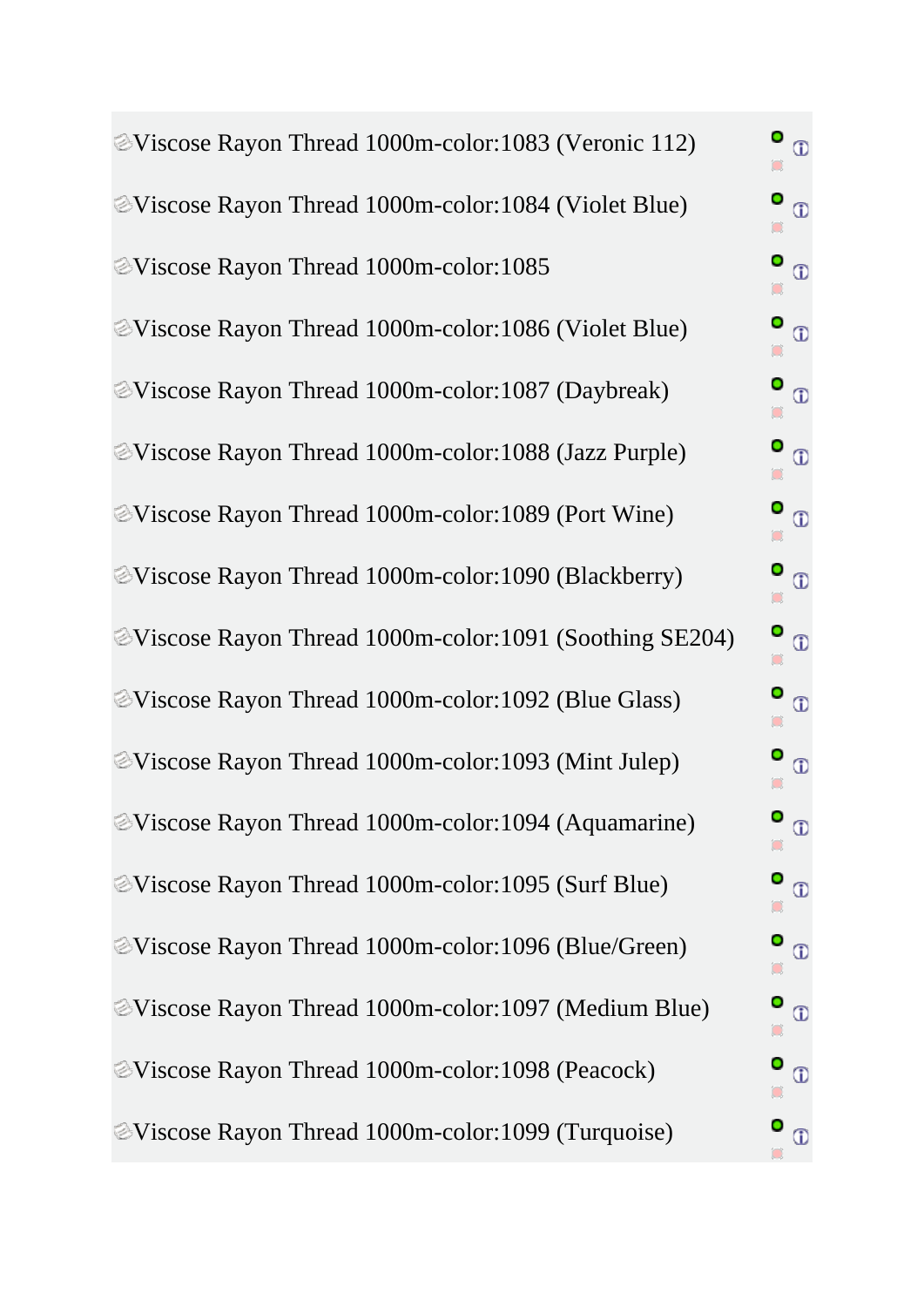[V](http://marathonaustralia.com.au/admin/categories.php?cPath=1_5&pID=533&action=new_product_preview&read=only&osCAdminID=5aceda96b2ddca0899e66d5f4475e556)iscose Rayon Thread 1000m-color:1100 (Periwinkle) [V](http://marathonaustralia.com.au/admin/categories.php?cPath=1_5&pID=534&action=new_product_preview&read=only&osCAdminID=5aceda96b2ddca0899e66d5f4475e556)iscose Rayon Thread 1000m-color:1101 (Aquamarine) [V](http://marathonaustralia.com.au/admin/categories.php?cPath=1_5&pID=535&action=new_product_preview&read=only&osCAdminID=5aceda96b2ddca0899e66d5f4475e556)iscose Rayon Thread 1000m-color:1102 (Baltic Blue) [V](http://marathonaustralia.com.au/admin/categories.php?cPath=1_5&pID=536&action=new_product_preview&read=only&osCAdminID=5aceda96b2ddca0899e66d5f4475e556)iscose Rayon Thread 1000m-color:1103 (California Blue) [V](http://marathonaustralia.com.au/admin/categories.php?cPath=1_5&pID=537&action=new_product_preview&read=only&osCAdminID=5aceda96b2ddca0899e66d5f4475e556)iscose Rayon Thread 1000m-color:1104 (Tropical Wave) [V](http://marathonaustralia.com.au/admin/categories.php?cPath=1_5&pID=538&action=new_product_preview&read=only&osCAdminID=5aceda96b2ddca0899e66d5f4475e556)iscose Rayon Thread 1000m-color:1105 (M.D. Green) [V](http://marathonaustralia.com.au/admin/categories.php?cPath=1_5&pID=539&action=new_product_preview&read=only&osCAdminID=5aceda96b2ddca0899e66d5f4475e556)iscose Rayon Thread 1000m-color:1106 (Fern Green) [V](http://marathonaustralia.com.au/admin/categories.php?cPath=1_5&pID=541&action=new_product_preview&read=only&osCAdminID=5aceda96b2ddca0899e66d5f4475e556)iscose Rayon Thread 1000m-color:1107 (M.D. Green) [V](http://marathonaustralia.com.au/admin/categories.php?cPath=1_5&pID=542&action=new_product_preview&read=only&osCAdminID=5aceda96b2ddca0899e66d5f4475e556)iscose Rayon Thread 1000m-color:1108 (Dark Blue) [V](http://marathonaustralia.com.au/admin/categories.php?cPath=1_5&pID=543&action=new_product_preview&read=only&osCAdminID=5aceda96b2ddca0899e66d5f4475e556)iscose Rayon Thread 1000m-color:1109 (Ambrosia) [V](http://marathonaustralia.com.au/admin/categories.php?cPath=1_5&pID=545&action=new_product_preview&read=only&osCAdminID=5aceda96b2ddca0899e66d5f4475e556)iscose Rayon Thread 1000m-color:1110 (Blue Glass) [V](http://marathonaustralia.com.au/admin/categories.php?cPath=1_5&pID=546&action=new_product_preview&read=only&osCAdminID=5aceda96b2ddca0899e66d5f4475e556)iscose Rayon Thread 1000m-color:1111 (Pale Aqua) [V](http://marathonaustralia.com.au/admin/categories.php?cPath=1_5&pID=548&action=new_product_preview&read=only&osCAdminID=5aceda96b2ddca0899e66d5f4475e556)iscose Rayon Thread 1000m-color:1112 (Seafoam) [V](http://marathonaustralia.com.au/admin/categories.php?cPath=1_5&pID=549&action=new_product_preview&read=only&osCAdminID=5aceda96b2ddca0899e66d5f4475e556)iscose Rayon Thread 1000m-color:1113 (Pale Green) [V](http://marathonaustralia.com.au/admin/categories.php?cPath=1_5&pID=551&action=new_product_preview&read=only&osCAdminID=5aceda96b2ddca0899e66d5f4475e556)iscose Rayon Thread 1000m-color:1114 (Bluestone) [V](http://marathonaustralia.com.au/admin/categories.php?cPath=1_5&pID=552&action=new_product_preview&read=only&osCAdminID=5aceda96b2ddca0899e66d5f4475e556)iscose Rayon Thread 1000m-color:1115 (Vibrant Green) [V](http://marathonaustralia.com.au/admin/categories.php?cPath=1_5&pID=554&action=new_product_preview&read=only&osCAdminID=5aceda96b2ddca0899e66d5f4475e556)iscose Rayon Thread 1000m-color:1116 (Dark Green)

O  $\oplus$ 

o  $\odot$  $\Box$ 

o  $\odot$ 

0  $\odot$ Ō

O  $\odot$ 

O  $\odot$ 

O  $\odot$ 

O  $\odot$ Ō

O  $\oplus$ 

 $\circ$  $\odot$ 

O  $\odot$ 

O  $\Phi$  $\circ$ 

O  $\odot$  $\Box$ 

O  $\circ$ 

 $\circ$ 

 $\odot$ Ō

 $\odot$ Ō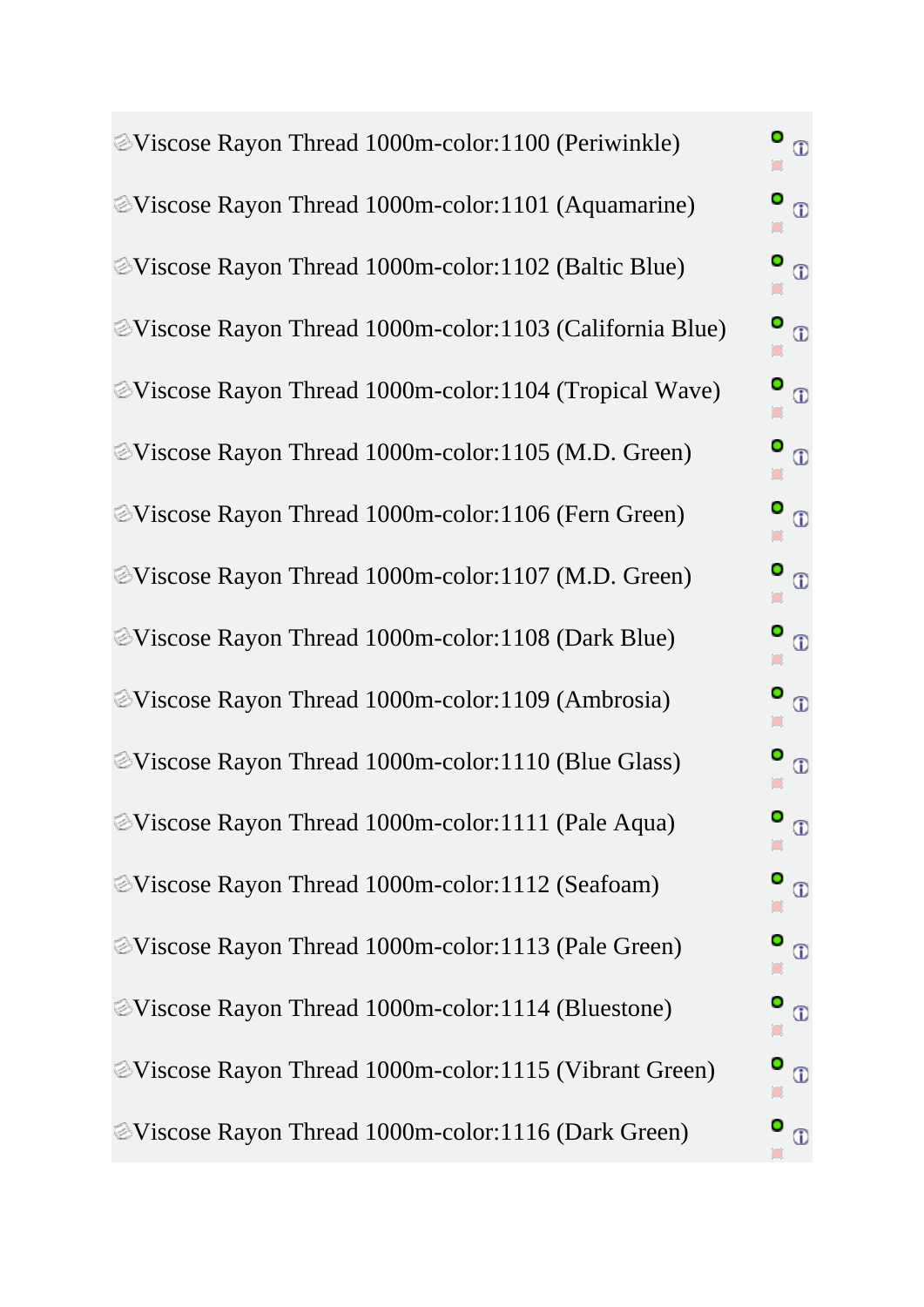[V](http://marathonaustralia.com.au/admin/categories.php?cPath=1_5&pID=556&action=new_product_preview&read=only&osCAdminID=5aceda96b2ddca0899e66d5f4475e556)iscose Rayon Thread 1000m-color:1117 (Green Forest) O  $\oplus$ [V](http://marathonaustralia.com.au/admin/categories.php?cPath=1_5&pID=558&action=new_product_preview&read=only&osCAdminID=5aceda96b2ddca0899e66d5f4475e556)iscose Rayon Thread 1000m-color:1118 (Peppermint) O  $\odot$  $\bullet$ [V](http://marathonaustralia.com.au/admin/categories.php?cPath=1_5&pID=559&action=new_product_preview&read=only&osCAdminID=5aceda96b2ddca0899e66d5f4475e556)iscose Rayon Thread 1000m-color:1119 (Dark Olive Green) O  $\odot$ [V](http://marathonaustralia.com.au/admin/categories.php?cPath=1_5&pID=560&action=new_product_preview&read=only&osCAdminID=5aceda96b2ddca0899e66d5f4475e556)iscose Rayon Thread 1000m-color:1120 (Sharp Green) O  $\oplus$  $\Box$ O [V](http://marathonaustralia.com.au/admin/categories.php?cPath=1_5&pID=561&action=new_product_preview&read=only&osCAdminID=5aceda96b2ddca0899e66d5f4475e556)iscose Rayon Thread 1000m-color:1121 (Spruce)  $\odot$ Ō [V](http://marathonaustralia.com.au/admin/categories.php?cPath=1_5&pID=562&action=new_product_preview&read=only&osCAdminID=5aceda96b2ddca0899e66d5f4475e556)iscose Rayon Thread 1000m-color:1122 (Dark Green)  $\mathbf{\circ}$  $\odot$ [V](http://marathonaustralia.com.au/admin/categories.php?cPath=1_5&pID=563&action=new_product_preview&read=only&osCAdminID=5aceda96b2ddca0899e66d5f4475e556)iscose Rayon Thread 1000m-color:1123 (Green/Yellow) O  $\odot$ [V](http://marathonaustralia.com.au/admin/categories.php?cPath=1_5&pID=564&action=new_product_preview&read=only&osCAdminID=5aceda96b2ddca0899e66d5f4475e556)iscose Rayon Thread 1000m-color:1124 (Absinthe Green) O  $\oplus$ [V](http://marathonaustralia.com.au/admin/categories.php?cPath=1_5&pID=565&action=new_product_preview&read=only&osCAdminID=5aceda96b2ddca0899e66d5f4475e556)iscose Rayon Thread 1000m-color:1125 (Harvest Green) O  $\oplus$ O [V](http://marathonaustralia.com.au/admin/categories.php?cPath=1_5&pID=566&action=new_product_preview&read=only&osCAdminID=5aceda96b2ddca0899e66d5f4475e556)iscose Rayon Thread 1000m-color:1126 (Kelly)  $\odot$ [V](http://marathonaustralia.com.au/admin/categories.php?cPath=1_5&pID=567&action=new_product_preview&read=only&osCAdminID=5aceda96b2ddca0899e66d5f4475e556)iscose Rayon Thread 1000m-color:1127 (Tapioca) o  $\odot$ [V](http://marathonaustralia.com.au/admin/categories.php?cPath=1_5&pID=408&action=new_product_preview&read=only&osCAdminID=5aceda96b2ddca0899e66d5f4475e556)iscose Rayon Thread 1000m-color:1128 (Peach Blush) O  $\odot$ O [V](http://marathonaustralia.com.au/admin/categories.php?cPath=1_5&pID=409&action=new_product_preview&read=only&osCAdminID=5aceda96b2ddca0899e66d5f4475e556)iscose Rayon Thread 1000m-color:1129 (Cream Tan)  $\odot$  $\bullet$ [V](http://marathonaustralia.com.au/admin/categories.php?cPath=1_5&pID=412&action=new_product_preview&read=only&osCAdminID=5aceda96b2ddca0899e66d5f4475e556)iscose Rayon Thread 1000m-color:1130 (Mushroom) O  $\Phi$  $\circ$ [V](http://marathonaustralia.com.au/admin/categories.php?cPath=1_5&pID=413&action=new_product_preview&read=only&osCAdminID=5aceda96b2ddca0899e66d5f4475e556)iscose Rayon Thread 1000m-color:1131 (Opaline) O  $\odot$  $\bullet$ [V](http://marathonaustralia.com.au/admin/categories.php?cPath=1_5&pID=568&action=new_product_preview&read=only&osCAdminID=5aceda96b2ddca0899e66d5f4475e556)iscose Rayon Thread 1000m-color:1132 (Sea Mist) O  $\circled{1}$ [V](http://marathonaustralia.com.au/admin/categories.php?cPath=1_5&pID=569&action=new_product_preview&read=only&osCAdminID=5aceda96b2ddca0899e66d5f4475e556)iscose Rayon Thread 1000m-color:1133 (Umber/Gray) $\circ$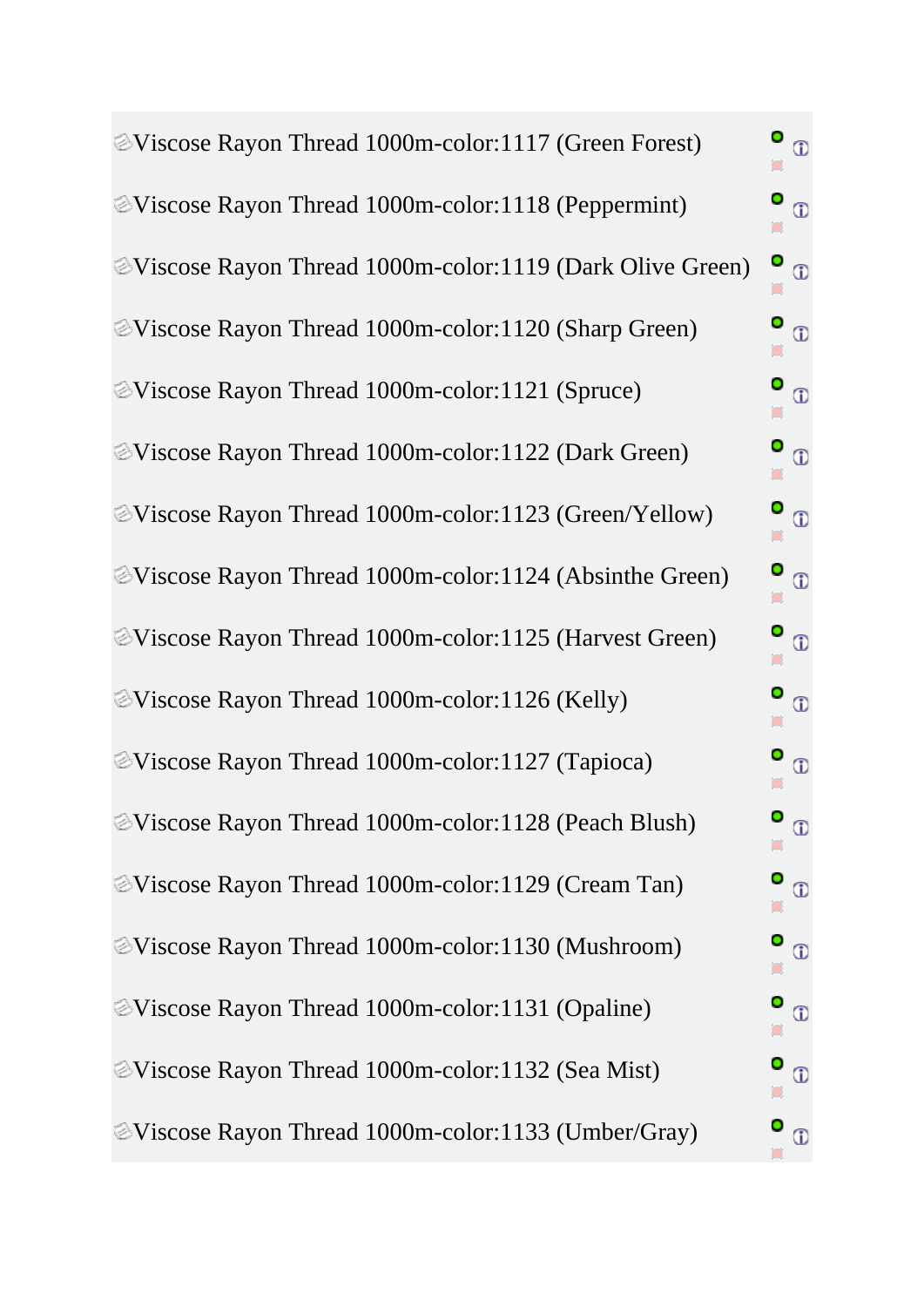[V](http://marathonaustralia.com.au/admin/categories.php?cPath=1_5&pID=571&action=new_product_preview&read=only&osCAdminID=5aceda96b2ddca0899e66d5f4475e556)iscose Rayon Thread 1000m-color:1134 (Mushroom) o  $\oplus$ [V](http://marathonaustralia.com.au/admin/categories.php?cPath=1_5&pID=573&action=new_product_preview&read=only&osCAdminID=5aceda96b2ddca0899e66d5f4475e556)iscose Rayon Thread 1000m-color:1135 (Opal Gray) O  $\odot$  $\bullet$ [V](http://marathonaustralia.com.au/admin/categories.php?cPath=1_5&pID=411&action=new_product_preview&read=only&osCAdminID=5aceda96b2ddca0899e66d5f4475e556)iscose Rayon Thread 1000m-color:1136 (Burnished Lilac) 0  $\odot$ [V](http://marathonaustralia.com.au/admin/categories.php?cPath=1_5&pID=415&action=new_product_preview&read=only&osCAdminID=5aceda96b2ddca0899e66d5f4475e556)iscose Rayon Thread 1000m-color:1137 (Dusty Pink) O  $\oplus$  $\Box$ O [V](http://marathonaustralia.com.au/admin/categories.php?cPath=1_5&pID=414&action=new_product_preview&read=only&osCAdminID=5aceda96b2ddca0899e66d5f4475e556)iscose Rayon Thread 1000m-color:1138 (Bamboo)  $\odot$ Ō [V](http://marathonaustralia.com.au/admin/categories.php?cPath=1_5&pID=416&action=new_product_preview&read=only&osCAdminID=5aceda96b2ddca0899e66d5f4475e556)iscose Rayon Thread 1000m-color:1139 (Roebuck)  $\mathbf{\circ}$  $\odot$ [V](http://marathonaustralia.com.au/admin/categories.php?cPath=1_5&pID=417&action=new_product_preview&read=only&osCAdminID=5aceda96b2ddca0899e66d5f4475e556)iscose Rayon Thread 1000m-color:1140 (Tawny Birch) O  $\circ$ [V](http://marathonaustralia.com.au/admin/categories.php?cPath=1_5&pID=574&action=new_product_preview&read=only&osCAdminID=5aceda96b2ddca0899e66d5f4475e556)iscose Rayon Thread 1000m-color:1141 (Light Bronze) O  $\odot$ [V](http://marathonaustralia.com.au/admin/categories.php?cPath=1_5&pID=575&action=new_product_preview&read=only&osCAdminID=5aceda96b2ddca0899e66d5f4475e556)iscose Rayon Thread 1000m-color:1142 (Stucco) O  $\odot$ Ō O [V](http://marathonaustralia.com.au/admin/categories.php?cPath=1_5&pID=576&action=new_product_preview&read=only&osCAdminID=5aceda96b2ddca0899e66d5f4475e556)iscose Rayon Thread 1000m-color:1143 (Antler)  $\oplus$ [V](http://marathonaustralia.com.au/admin/categories.php?cPath=1_5&pID=577&action=new_product_preview&read=only&osCAdminID=5aceda96b2ddca0899e66d5f4475e556)iscose Rayon Thread 1000m-color:1144 (Light Coco141) o  $\odot$ [V](http://marathonaustralia.com.au/admin/categories.php?cPath=1_5&pID=578&action=new_product_preview&read=only&osCAdminID=5aceda96b2ddca0899e66d5f4475e556)iscose Rayon Thread 1000m-color:1145 (Rose Beige) O  $\odot$ [V](http://marathonaustralia.com.au/admin/categories.php?cPath=1_5&pID=579&action=new_product_preview&read=only&osCAdminID=5aceda96b2ddca0899e66d5f4475e556)iscose Rayon Thread 1000m-color:1146 (Mauve Shadows) O  $\oplus$ Ō O [V](http://marathonaustralia.com.au/admin/categories.php?cPath=1_5&pID=580&action=new_product_preview&read=only&osCAdminID=5aceda96b2ddca0899e66d5f4475e556)iscose Rayon Thread 1000m-color:1147 (Grayish Lavender)  $\odot$  $\circ$ [V](http://marathonaustralia.com.au/admin/categories.php?cPath=1_5&pID=581&action=new_product_preview&read=only&osCAdminID=5aceda96b2ddca0899e66d5f4475e556)iscose Rayon Thread 1000m-color:1148 (Medium Purple) o  $\odot$  $\Box$ O [V](http://marathonaustralia.com.au/admin/categories.php?cPath=1_5&pID=582&action=new_product_preview&read=only&osCAdminID=5aceda96b2ddca0899e66d5f4475e556)iscose Rayon Thread 1000m-color:1149 (Rose Dust)  $\odot$ [V](http://marathonaustralia.com.au/admin/categories.php?cPath=1_5&pID=583&action=new_product_preview&read=only&osCAdminID=5aceda96b2ddca0899e66d5f4475e556)iscose Rayon Thread 1000m-color:1150 (Orchid) $\circ$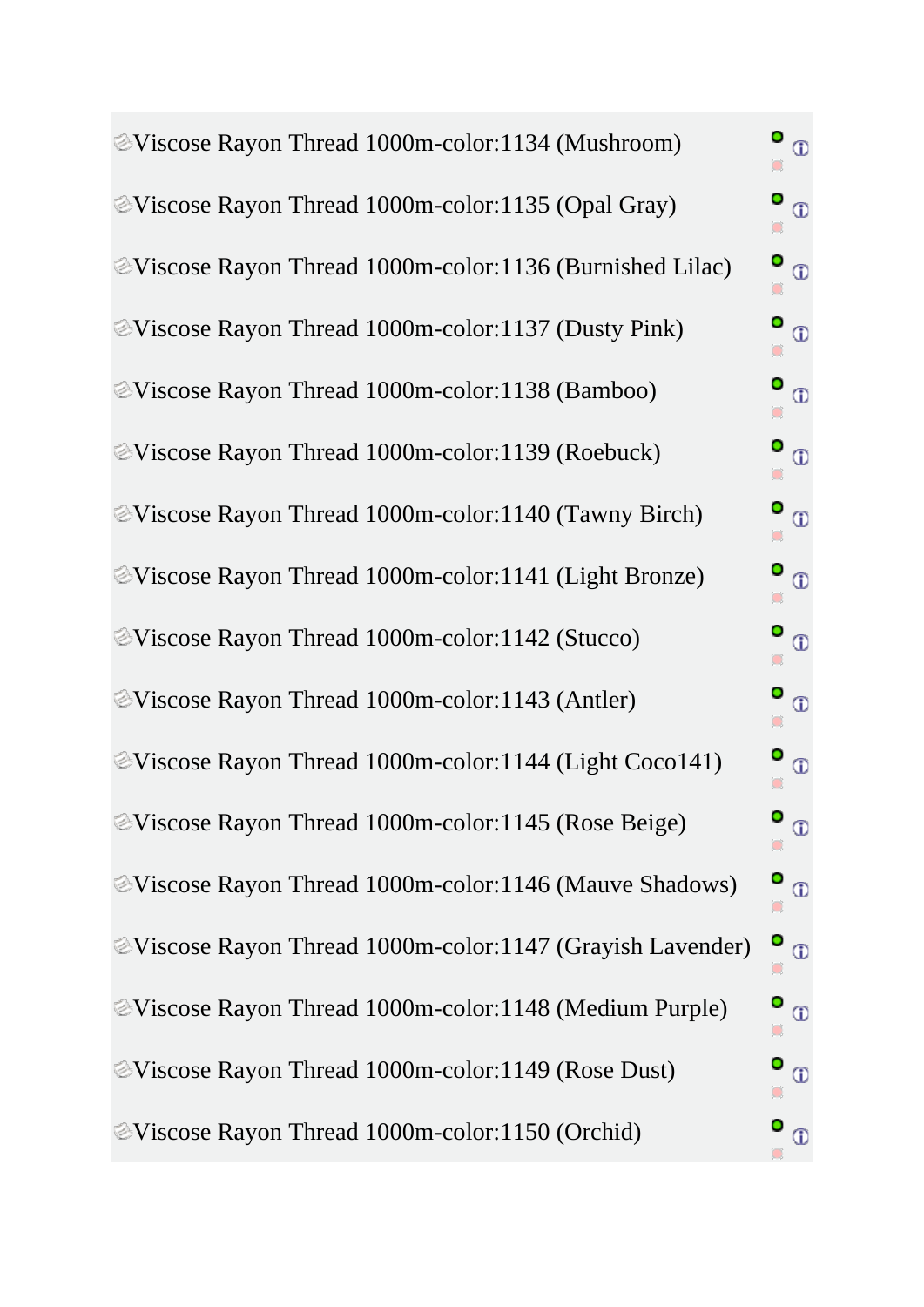[V](http://marathonaustralia.com.au/admin/categories.php?cPath=1_5&pID=475&action=new_product_preview&read=only&osCAdminID=5aceda96b2ddca0899e66d5f4475e556)iscose Rayon Thread 1000m-color:1151 (Heather Rose) o  $\odot$  $\bullet$ [V](http://marathonaustralia.com.au/admin/categories.php?cPath=1_5&pID=540&action=new_product_preview&read=only&osCAdminID=5aceda96b2ddca0899e66d5f4475e556)iscose Rayon Thread 1000m-color:1152 (Bordeaux)  $\odot$  $\bullet$ [V](http://marathonaustralia.com.au/admin/categories.php?cPath=1_5&pID=544&action=new_product_preview&read=only&osCAdminID=5aceda96b2ddca0899e66d5f4475e556)iscose Rayon Thread 1000m-color:1153 (New Berry) O Ф [V](http://marathonaustralia.com.au/admin/categories.php?cPath=1_5&pID=547&action=new_product_preview&read=only&osCAdminID=5aceda96b2ddca0899e66d5f4475e556)iscose Rayon Thread 1000m-color:1154  $\oplus$  $\Box$ 0 [V](http://marathonaustralia.com.au/admin/categories.php?cPath=1_5&pID=550&action=new_product_preview&read=only&osCAdminID=5aceda96b2ddca0899e66d5f4475e556)iscose Rayon Thread 1000m-color:1155 (Burgundy)  $^\circledR$ [V](http://marathonaustralia.com.au/admin/categories.php?cPath=1_5&pID=553&action=new_product_preview&read=only&osCAdminID=5aceda96b2ddca0899e66d5f4475e556)iscose Rayon Thread 1000m-color:1156 (Red Jubilee)  $\mathbf{\circ}$  $\odot$ [V](http://marathonaustralia.com.au/admin/categories.php?cPath=1_5&pID=555&action=new_product_preview&read=only&osCAdminID=5aceda96b2ddca0899e66d5f4475e556)iscose Rayon Thread 1000m-color:1157 (Dark Rust) O  $\odot$ [V](http://marathonaustralia.com.au/admin/categories.php?cPath=1_5&pID=423&action=new_product_preview&read=only&osCAdminID=5aceda96b2ddca0899e66d5f4475e556)iscose Rayon Thread 1000m-color:1158 (Burgundy) O  $\odot$ [V](http://marathonaustralia.com.au/admin/categories.php?cPath=1_5&pID=424&action=new_product_preview&read=only&osCAdminID=5aceda96b2ddca0899e66d5f4475e556)iscose Rayon Thread 1000m-color:1159 (Dark Orange/Red) o  $\odot$ O [V](http://marathonaustralia.com.au/admin/categories.php?cPath=1_5&pID=427&action=new_product_preview&read=only&osCAdminID=5aceda96b2ddca0899e66d5f4475e556)iscose Rayon Thread 1000m-color:1160 (Coffee Bean)  $\oplus$ O [V](http://marathonaustralia.com.au/admin/categories.php?cPath=1_5&pID=699&action=new_product_preview&read=only&osCAdminID=5aceda96b2ddca0899e66d5f4475e556)iscose Rayon Thread 1000m-color:1161 (Dark Brown)  $\odot$ [V](http://marathonaustralia.com.au/admin/categories.php?cPath=1_5&pID=700&action=new_product_preview&read=only&osCAdminID=5aceda96b2ddca0899e66d5f4475e556)iscose Rayon Thread 1000m-color:1162 (Dark Brown) O  $\odot$ [V](http://marathonaustralia.com.au/admin/categories.php?cPath=1_5&pID=701&action=new_product_preview&read=only&osCAdminID=5aceda96b2ddca0899e66d5f4475e556)iscose Rayon Thread 1000m-color:1163 (Foggy Dew) o  $\odot$  $\bullet$ [V](http://marathonaustralia.com.au/admin/categories.php?cPath=1_5&pID=702&action=new_product_preview&read=only&osCAdminID=5aceda96b2ddca0899e66d5f4475e556)iscose Rayon Thread 1000m-color:1164 (Med Silver Grey) o  $\Phi$  $\circ$  $\bullet$ [V](http://marathonaustralia.com.au/admin/categories.php?cPath=1_5&pID=703&action=new_product_preview&read=only&osCAdminID=5aceda96b2ddca0899e66d5f4475e556)iscose Rayon Thread 1000m-color:1165  $\odot$  $\bullet$ O [V](http://marathonaustralia.com.au/admin/categories.php?cPath=1_5&pID=704&action=new_product_preview&read=only&osCAdminID=5aceda96b2ddca0899e66d5f4475e556)iscose Rayon Thread 1000m-color:1166 (Orchid Ice)  $\odot$ [V](http://marathonaustralia.com.au/admin/categories.php?cPath=1_5&pID=705&action=new_product_preview&read=only&osCAdminID=5aceda96b2ddca0899e66d5f4475e556)iscose Rayon Thread 1000m-color:1167 (Highrise) $\odot$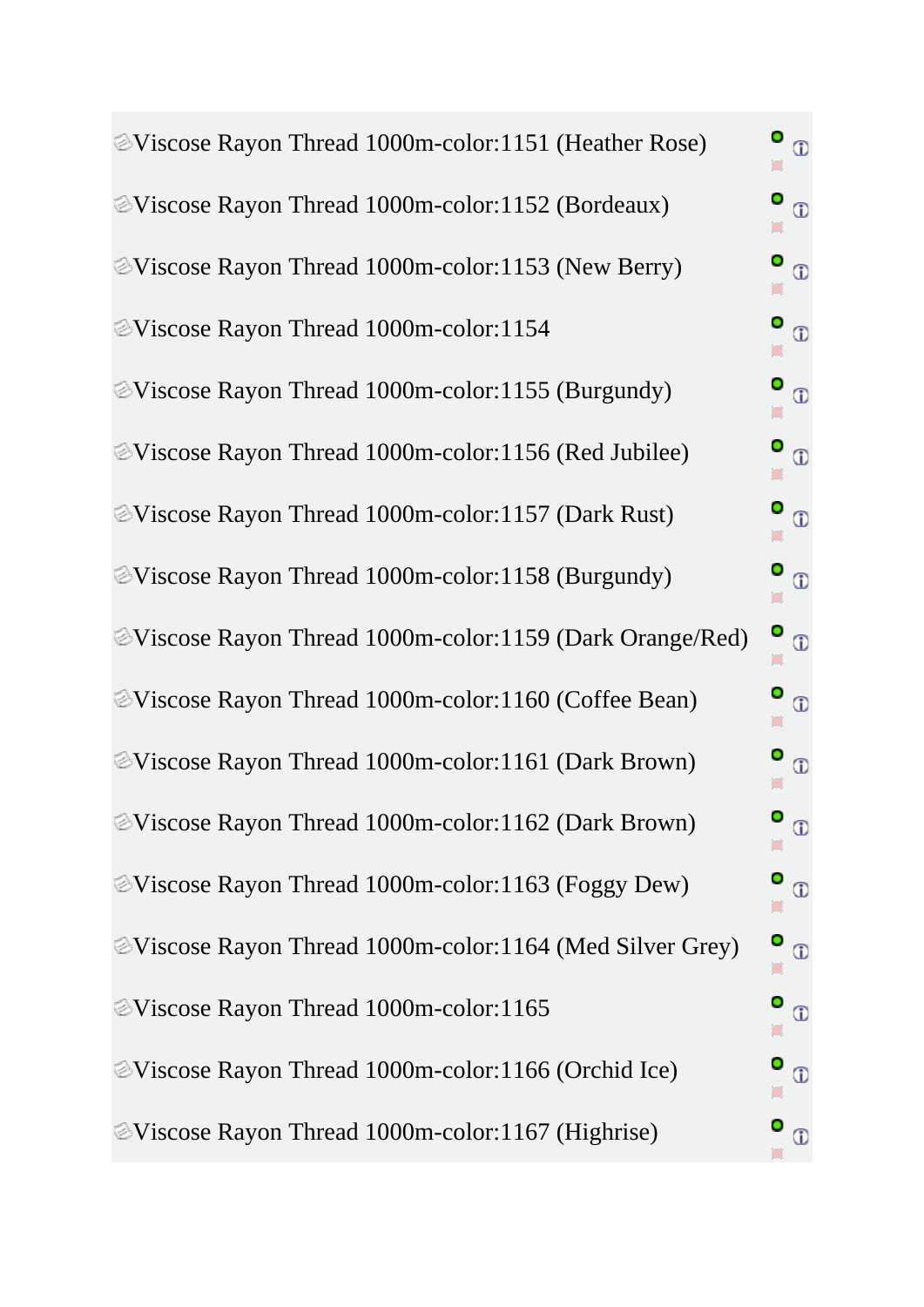| EViscose Rayon Thread 1000m-color:1168 (Sea Foam)           | $\bullet$ $\circ$        |
|-------------------------------------------------------------|--------------------------|
| EViscose Rayon Thread 1000m-color:1169 (Grayish Green)      | ٥<br>$\Phi$              |
| EViscose Rayon Thread 1000m-color:1170 (Moss)               | ٥<br>$\Phi$              |
| EViscose Rayon Thread 1000m-color:1171 (Aquifer)            | $\bullet$ $\circledcirc$ |
| EViscose Rayon Thread 1000m-color:1172 (Sage)               | O<br>$\overline{0}$      |
| EViscose Rayon Thread 1000m-color:1173 (Vertiver Green)     | $\bullet$                |
| EViscose Rayon Thread 1000m-color:1174 (Silver Rose)        | $\bullet$ $_{\oplus}$    |
| EViscose Rayon Thread 1000m-color:1175 (Light Grey/Green)   | O<br>$\Phi$              |
| <i></i> EViscose Rayon Thread 1000m-color:1176 (Slate Blue) | $\bullet$                |
| EViscose Rayon Thread 1000m-color:1177 (Silver Rose)        | o<br>$\Phi$              |
| EViscose Rayon Thread 1000m-color:1178 (Charcoal)           | $\Phi$                   |
| EViscose Rayon Thread 1000m-color:1179 (White White)        | Ф                        |
| EViscose Rayon Thread 1000m-color:1180 (Black Black)        | O<br>$\overline{0}$      |
| EViscose Rayon Thread 1000m-color:1181 (Cream)              | o<br>$\Phi$              |
| <b>EViscose Rayon Thread 1000m-color:1182 (Ivory)</b>       | $\bullet$ $\circledcirc$ |
| EViscose Rayon Thread 1000m-color:1183(Tender Yellow)       | $\bullet$<br>$\Phi$      |
| EViscose Rayon Thread 1000m-color:1184 (Crystal Gray)       | $\Phi$                   |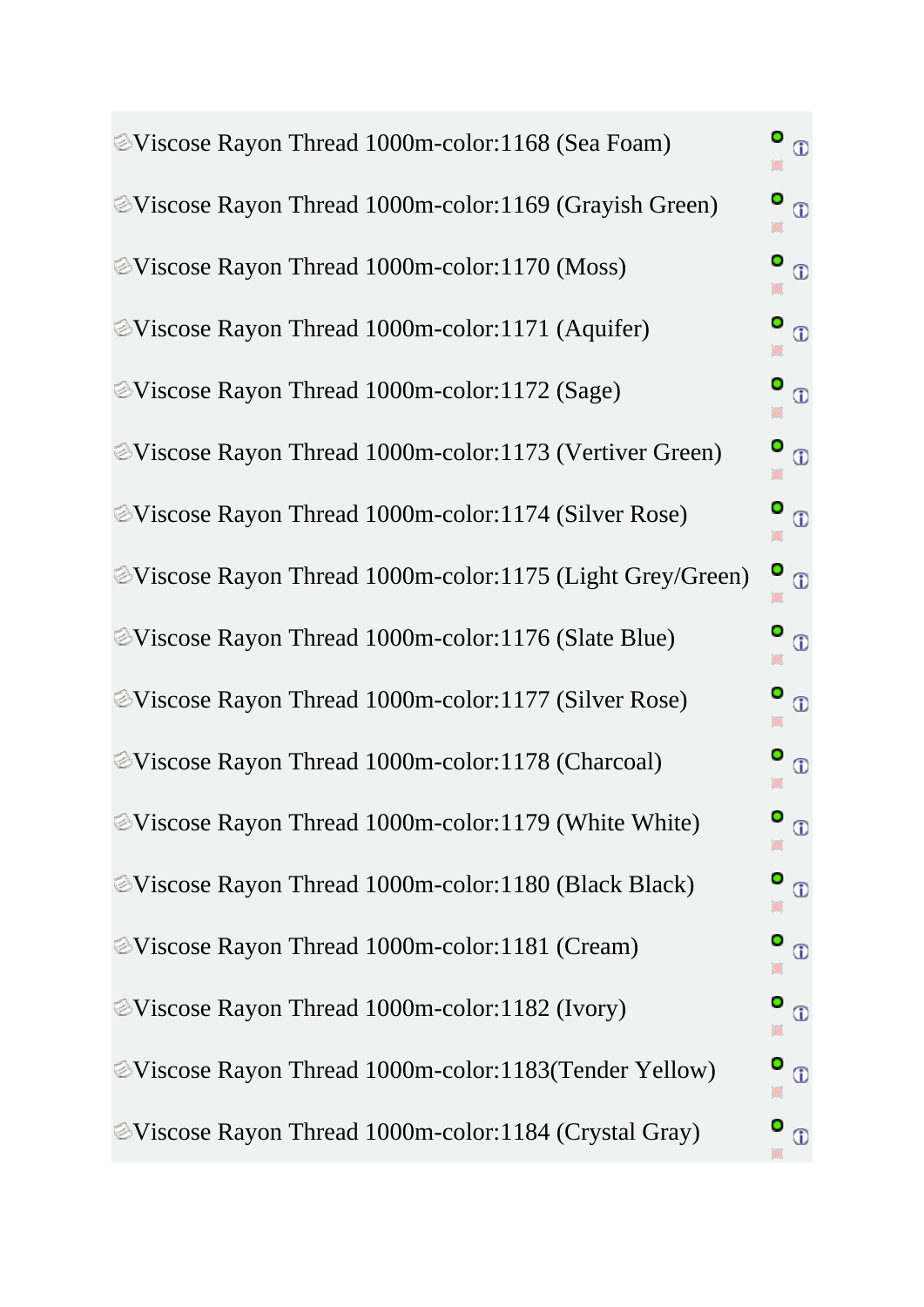| EViscose Rayon Thread 1000m-color:1185 (Rose Smoke)                                                               | ٥                      |
|-------------------------------------------------------------------------------------------------------------------|------------------------|
| <b>EViscose Rayon Thread 1000m-color:1186 (Nomad)</b><br>Viscose Rayon Thread 1,000m - Colour 1187 (Ancient Gold) | o<br>$^\circledR$      |
| <i></i> EViscose Rayon Thread 1000m-color:1188 (Butter Cup)                                                       | О<br>Ф                 |
| <b>EViscose Rayon Thread 1000m-color:1189 (Scholastic)</b>                                                        | O<br>$^\circledR$      |
| EViscose Rayon Thread 1000m-color:1190 (Honeydew)                                                                 | О<br>$\Phi$            |
| <b>EViscose Rayon Thread 1000m-color:1191 (Melon)</b><br>Viscose Rayon Thread 1,000m: Colour 1192 (Medium pink)   | Ο<br>$^\circledR$<br>O |
| EViscose Rayon Thread 1000m-color:1193 (Pale Pink)                                                                | О<br>$^\circledR$      |
| <i></i> EViscose Rayon Thread 1000m-color:1194 (Bright Orange)                                                    | o<br>$\odot$           |
| EViscose Rayon Thread 1000m-color:1195 (Pastel Lilac)                                                             | о<br>$^\circledR$      |
| <i></i> EViscose Rayon Thread 1000m-color:1196 (Brushed Burgundy)                                                 | o<br>$\Phi$            |
| EViscose Rayon Thread 1000m-color:1197 (Crystal Blue)                                                             | o<br>Ф<br>O            |
| <b><i>E</i>Viscose Rayon Thread 1000m-color:1198 (Powder Blue)</b>                                                | o<br>⊕                 |
| <b>EViscose Rayon Thread 1000m-color:1199 (Allure)</b>                                                            | o<br>$^{\circ}$        |
| <i></i> EViscose Rayon Thread 1000m-color:1200 (Soldier Blue)                                                     | ۰<br>$\overline{0}$    |
| Viscose Rayon Thread 1000m-color:1201 (Violet)                                                                    | О<br>$^\circledR$      |
| <b>EViscose Rayon Thread 1000m-color:1202 (Royal)</b>                                                             | 0<br>$^\circledR$      |
| EViscose Rayon Thread 1000m-color:1203 (Blue Ink)                                                                 | o<br>$^\circledR$      |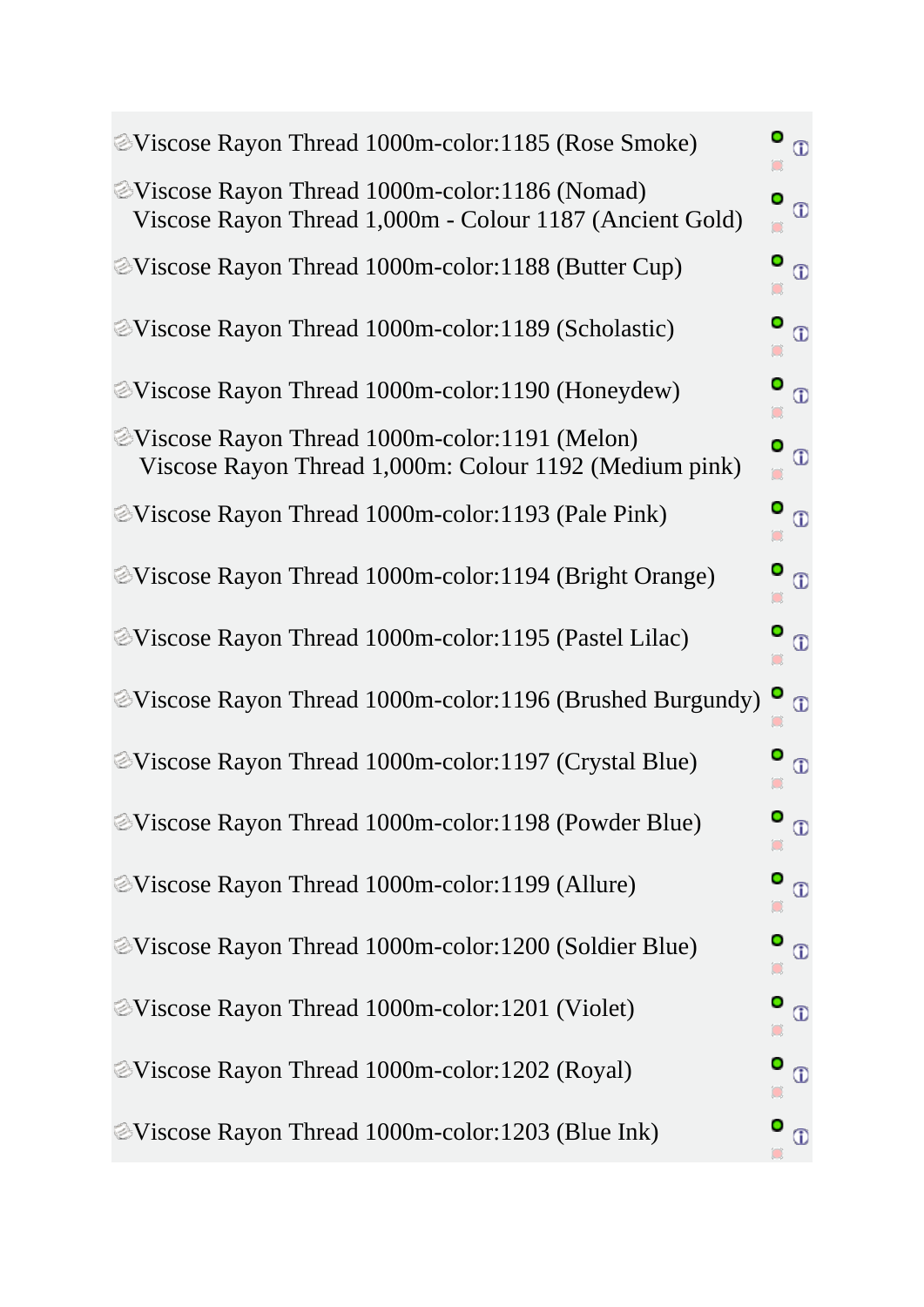[V](http://marathonaustralia.com.au/admin/categories.php?cPath=1_5&pID=742&action=new_product_preview&read=only&osCAdminID=5aceda96b2ddca0899e66d5f4475e556)iscose Rayon Thread 1000m-color:1204 (Navy Blue)  $\bullet$  $\odot$ [V](http://marathonaustralia.com.au/admin/categories.php?cPath=1_5&pID=743&action=new_product_preview&read=only&osCAdminID=5aceda96b2ddca0899e66d5f4475e556)iscose Rayon Thread 1000m-color:1205 (Bleached Aqu187) O  $\Phi$ O [V](http://marathonaustralia.com.au/admin/categories.php?cPath=1_5&pID=744&action=new_product_preview&read=only&osCAdminID=5aceda96b2ddca0899e66d5f4475e556)iscose Rayon Thread 1000m-color:1206 (Pussywillow Gray)  $\odot$ [V](http://marathonaustralia.com.au/admin/categories.php?cPath=1_5&pID=745&action=new_product_preview&read=only&osCAdminID=5aceda96b2ddca0899e66d5f4475e556)iscose Rayon Thread 1000m-color:1207 (Peacock Green)  $\odot$ O [V](http://marathonaustralia.com.au/admin/categories.php?cPath=1_5&pID=746&action=new_product_preview&read=only&osCAdminID=5aceda96b2ddca0899e66d5f4475e556)iscose Rayon Thread 1000m-color:1208 (Greenstone)  $\odot$ Ō [V](http://marathonaustralia.com.au/admin/categories.php?cPath=1_5&pID=747&action=new_product_preview&read=only&osCAdminID=5aceda96b2ddca0899e66d5f4475e556)iscose Rayon Thread 1000m-color:1209 (Imperial Aqua)  $\mathbf{\circ}$  $\odot$ [V](http://marathonaustralia.com.au/admin/categories.php?cPath=1_5&pID=748&action=new_product_preview&read=only&osCAdminID=5aceda96b2ddca0899e66d5f4475e556)iscose Rayon Thread 1000m-color:1210 (Blue Brush) O  $\odot$ [V](http://marathonaustralia.com.au/admin/categories.php?cPath=1_5&pID=749&action=new_product_preview&read=only&osCAdminID=5aceda96b2ddca0899e66d5f4475e556)iscose Rayon Thread 1000m-color:1211 (Hushed Violet) O  $\odot$ [V](http://marathonaustralia.com.au/admin/categories.php?cPath=1_5&pID=750&action=new_product_preview&read=only&osCAdminID=5aceda96b2ddca0899e66d5f4475e556)iscose Rayon Thread 1000m-color:1212 (Orchid Ice) O  $\odot$ O [V](http://marathonaustralia.com.au/admin/categories.php?cPath=1_5&pID=751&action=new_product_preview&read=only&osCAdminID=5aceda96b2ddca0899e66d5f4475e556)iscose Rayon Thread 1000m-color:1213 (Dapple Gray)  $\oplus$ [V](http://marathonaustralia.com.au/admin/categories.php?cPath=1_5&pID=752&action=new_product_preview&read=only&osCAdminID=5aceda96b2ddca0899e66d5f4475e556)iscose Rayon Thread 1000m-color:1214 (Gull Gray) o  $\odot$ [V](http://marathonaustralia.com.au/admin/categories.php?cPath=1_5&pID=753&action=new_product_preview&read=only&osCAdminID=5aceda96b2ddca0899e66d5f4475e556)iscose Rayon Thread 1000m-color:1215 (Gull Gray) O  $\overline{0}$ [V](http://marathonaustralia.com.au/admin/categories.php?cPath=1_5&pID=754&action=new_product_preview&read=only&osCAdminID=5aceda96b2ddca0899e66d5f4475e556)iscose Rayon Thread 1000m-color:1216 (Midnight)  $\Phi$  $\bullet$ [V](http://marathonaustralia.com.au/admin/categories.php?cPath=1_5&pID=398&action=new_product_preview&read=only&osCAdminID=5aceda96b2ddca0899e66d5f4475e556)iscose Rayon Thread 1000m-color:1219 (Gold) O  $\circ$ [V](http://marathonaustralia.com.au/admin/categories.php?cPath=1_5&pID=756&action=new_product_preview&read=only&osCAdminID=5aceda96b2ddca0899e66d5f4475e556)iscose Rayon Thread 1000m-color:1221 (Tamarack) O  $\odot$  $\bullet$ [V](http://marathonaustralia.com.au/admin/categories.php?cPath=1_5&pID=757&action=new_product_preview&read=only&osCAdminID=5aceda96b2ddca0899e66d5f4475e556)iscose Rayon Thread 1000m-color:1224 (Copper) O  $\Phi$ [V](http://marathonaustralia.com.au/admin/categories.php?cPath=1_5&pID=758&action=new_product_preview&read=only&osCAdminID=5aceda96b2ddca0899e66d5f4475e556)iscose Rayon Thread 1000m-color:1227 (Petal Pink) $\odot$ 

 $^{\circ}$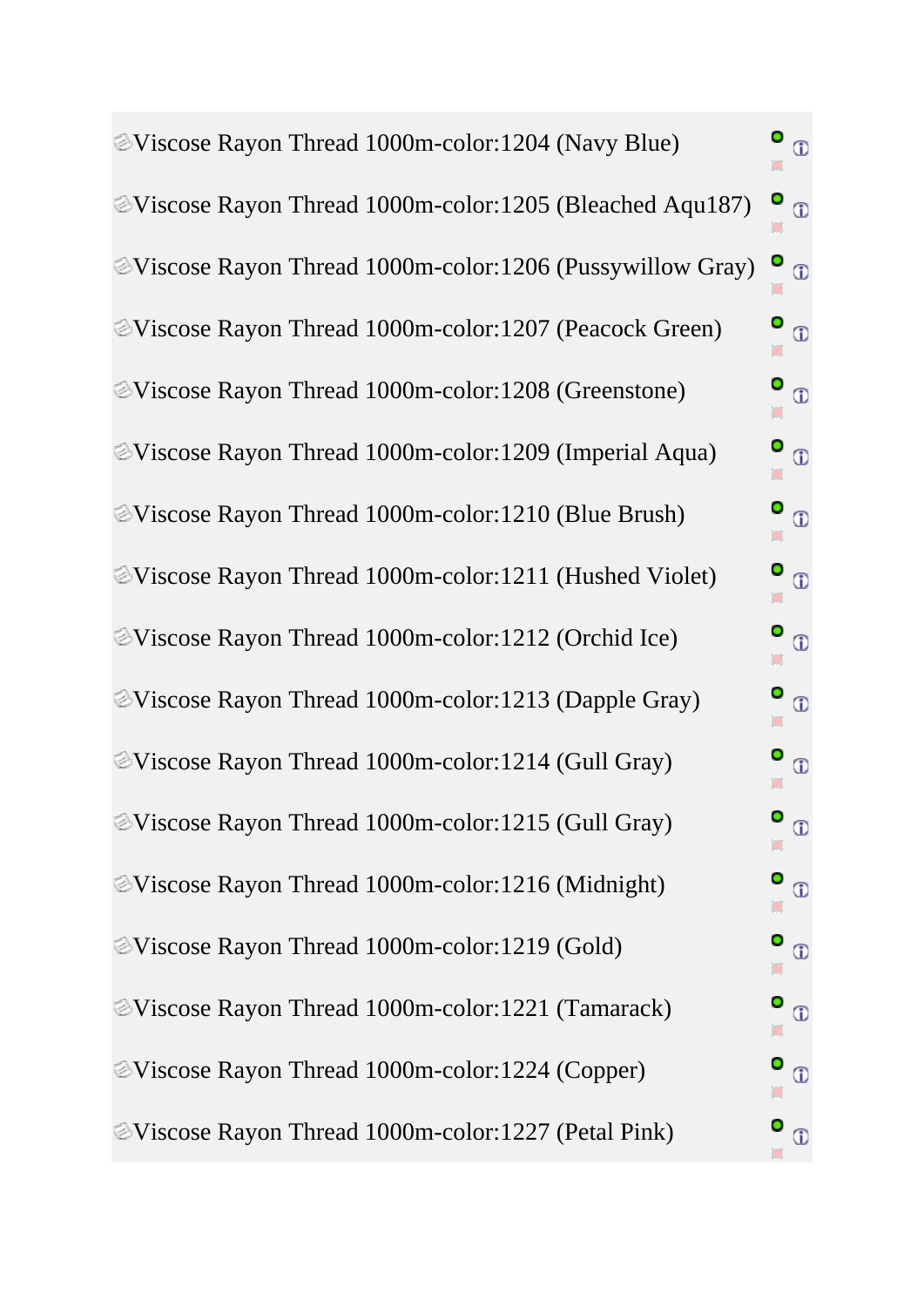| EViscose Rayon Thread 1000m-color:1229 (Cashmere Rose)                                                          | $\bullet$              |
|-----------------------------------------------------------------------------------------------------------------|------------------------|
| <b>EViscose Rayon Thread 1000m-color:1230 (Fuschi236)</b>                                                       | o<br>$\Phi$            |
| <b>EViscose Rayon Thread 1000m-color:1232 (Crimson)</b>                                                         | o<br>$\overline{\Phi}$ |
| <b>EViscose Rayon Thread 1000m-color:1233 (Buff Orange)</b>                                                     | О<br>$\overline{0}$    |
| EViscose Rayon Thread 1000m-color:1234(Flamingo Pink)                                                           | o<br>$\Phi$            |
| <b><i>E</i></b> Viscose Rayon Thread 1000m-color:1239 (Medium Pink)                                             | $\bullet$              |
| <b>EViscose Rayon Thread 1000m-color:1241 (Dark Maroon)</b><br><b>EViscose Rayon Thread 1,000m: Colour 1242</b> | О<br>$\overline{0}$    |
| <i></i> EViscose Rayon Thread 1000m-color:1243 (Wildfire)                                                       | o<br>$\Phi$            |
| EViscose Rayon Thread 1000m-color:1244 (Maroon)                                                                 | o<br>$\Phi$            |
| <b>EViscose Rayon Thread 1000m-color:1246 (Red Licorice)</b>                                                    | О<br>$\odot$           |
| EViscose Rayon Thread 1000m-color:1247 (Jay Blue)                                                               | O<br>$\Phi$            |
| <b>EViscose Rayon Thread 1000m-color:1248 (Blue)</b>                                                            | Ο<br>Ф                 |
| <b>EViscose Rayon Thread 1000m-color:1249 (Deep Periwinkle)</b>                                                 | O<br>$\Phi$            |
| EViscose Rayon Thread 1000m-color:1250 (Wonder Blue)                                                            | $\bullet$              |
| Viscose Rayon Thread 1000m-color:1253 (Ocean Blue)                                                              | $\bullet$ $_{\oplus}$  |
| <b>EViscose Rayon Thread 1000m-color:1254 (Blue)</b>                                                            | O<br>$\overline{0}$    |
| EViscose Rayon Thread 1000m-color:1255(Dusted Peri)                                                             | $\bullet$ $_{\oplus}$  |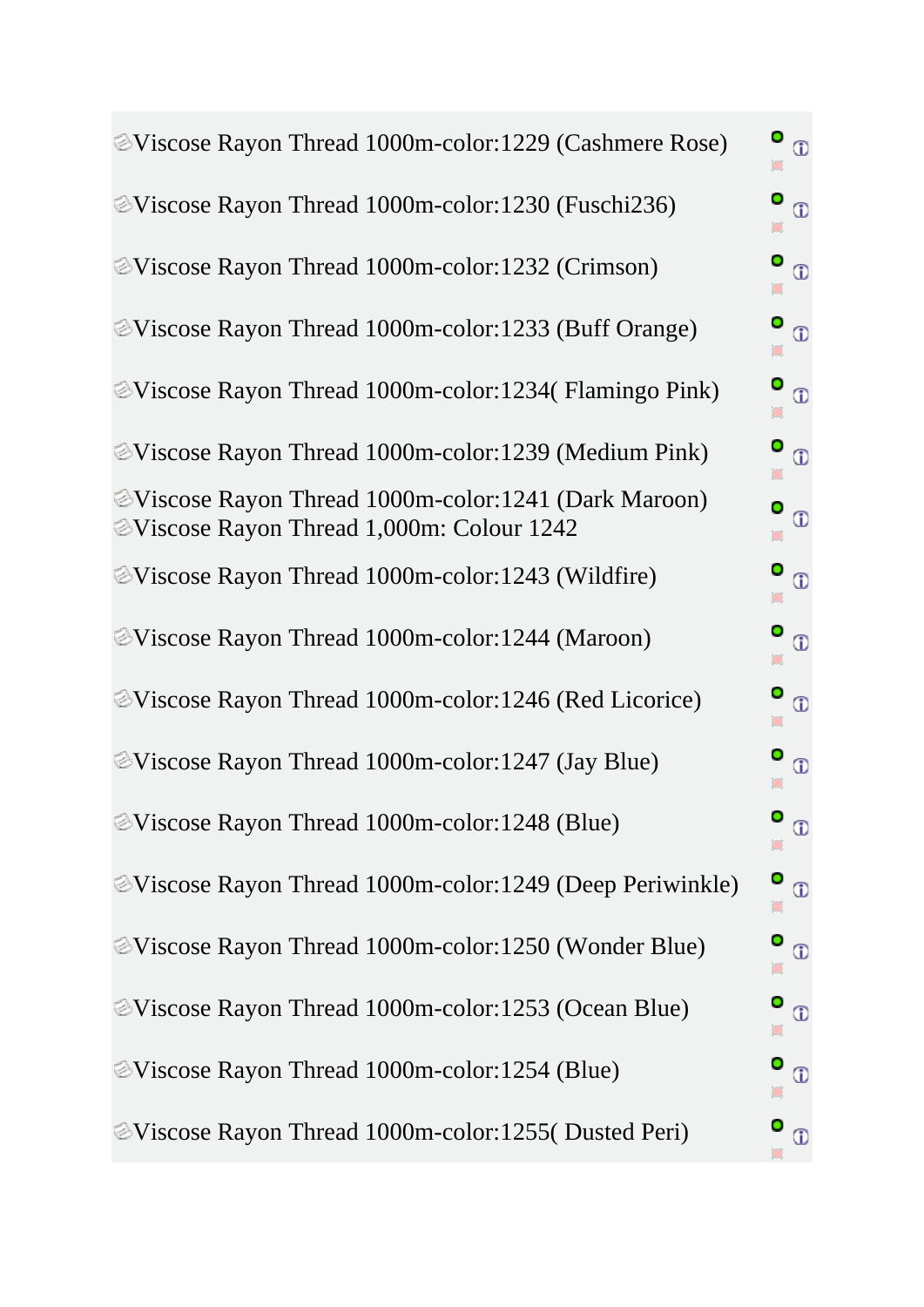| EViscose Rayon Thread 1000m-color:1256 (Salem Blue)           | $\bullet$ $\circ$     |
|---------------------------------------------------------------|-----------------------|
| <i></i> EViscose Rayon Thread 1000m-color:1260 (Violet Tulip) | O<br>$\Phi$           |
| EViscose Rayon Thread 1000m-color:1261 (Tulip)                | ٥<br>$\Phi$           |
| <b>EViscose Rayon Thread 1000m-color:1262 (Aster Purple)</b>  | ٥<br>$\overline{0}$   |
| EViscose Rayon Thread 1000m-color:1263 (Violet)               | O<br>$\overline{0}$   |
| EViscose Rayon Thread 1000m-color:1265 (Pale Aqu199)          | ٥<br>$\Phi$           |
| EViscose Rayon Thread 1000m-color:1266 (Mint Julep)           | 0<br>$\odot$          |
| <b>EViscose Rayon Thread 1000m-color:1267 (Turquoise)</b>     | O<br>$\overline{0}$   |
| EViscose Rayon Thread 1000m-color:1270 (Medium<br>Blue/Green) | о<br>$\Phi$           |
| EViscose Rayon Thread 1000m-color:1271 (Pretty Blue)          | o<br>$\odot$          |
| EViscose Rayon Thread 1000m-color:1272 (Mint)                 | O<br>$\overline{0}$   |
| EViscose Rayon Thread 1000m-color:1274 (J.Turquoise)          | U<br>$^\circledR$     |
| EViscose Rayon Thread 1000m-color:1275 (Aquamarine)           | O<br>$\overline{0}$   |
| <b>EViscose Rayon Thread 1000m-color:1276 (Poor Blue)</b>     | $\bullet$ $_{\oplus}$ |
| EViscose Rayon Thread 1000m-color:1277 (Cyan)                 | ٥<br>$\overline{0}$   |
| <b>EViscose Rayon Thread 1000m-color:1278 (Marine Aqua)</b>   | o<br>$\Phi$           |
| <b>EViscose Rayon Thread 1000m-color:1279 (Brite Jade)</b>    | $\Phi$                |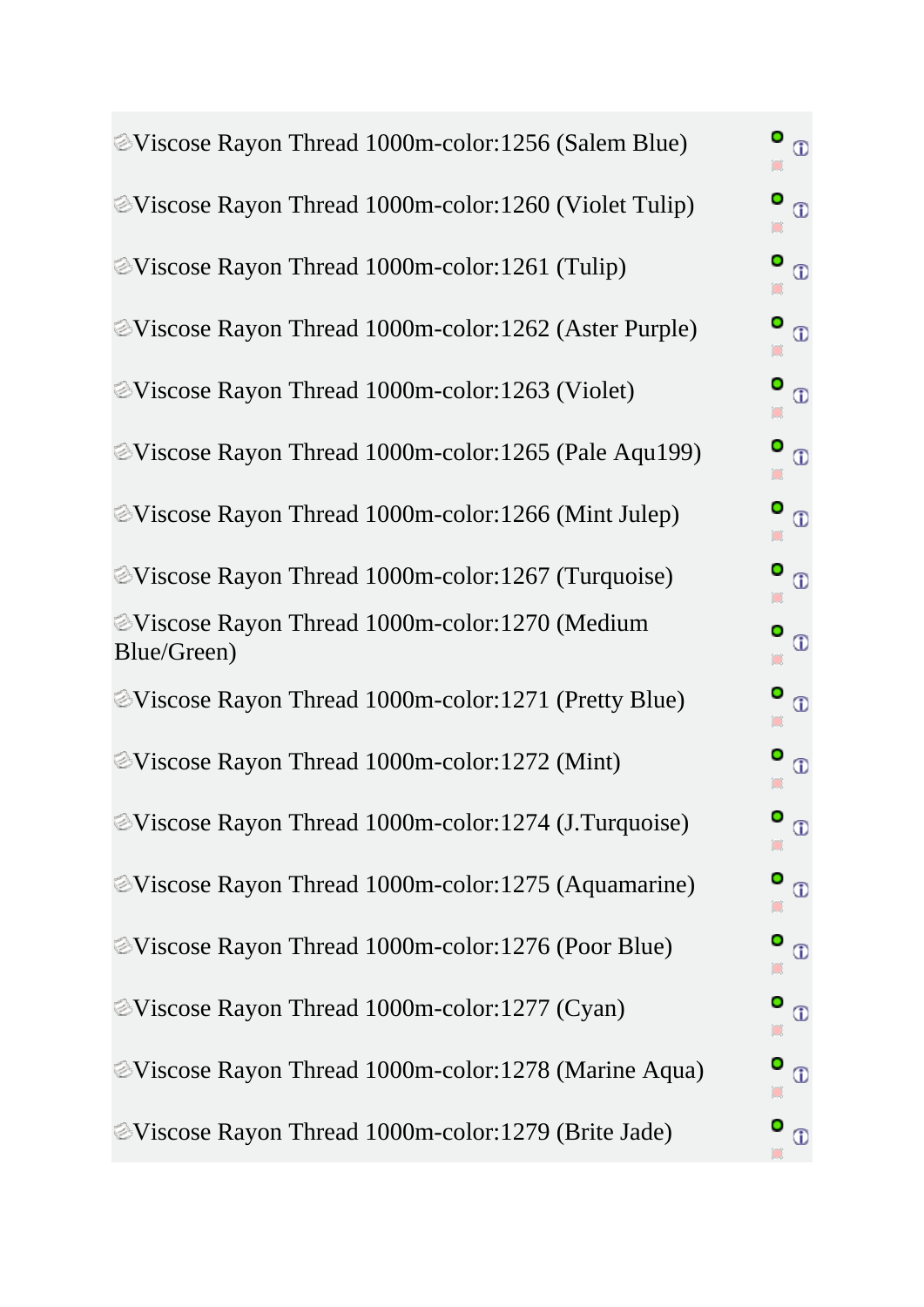[V](http://marathonaustralia.com.au/admin/categories.php?cPath=1_5&pID=794&action=new_product_preview&read=only&osCAdminID=5aceda96b2ddca0899e66d5f4475e556)iscose Rayon Thread 1000m-color:1282 (Jadeite) O  $\oplus$ [V](http://marathonaustralia.com.au/admin/categories.php?cPath=1_5&pID=795&action=new_product_preview&read=only&osCAdminID=5aceda96b2ddca0899e66d5f4475e556)iscose Rayon Thread 1000m-color:1284 (Meadow) O  $\odot$  $\Box$ [V](http://marathonaustralia.com.au/admin/categories.php?cPath=1_5&pID=584&action=new_product_preview&read=only&osCAdminID=5aceda96b2ddca0899e66d5f4475e556)iscose Rayon Thread 1000m-color:1285 (Bright Green) o  $\odot$ [V](http://marathonaustralia.com.au/admin/categories.php?cPath=1_5&pID=585&action=new_product_preview&read=only&osCAdminID=5aceda96b2ddca0899e66d5f4475e556)iscose Rayon Thread 1000m-color:1287 (Dusty Turquoise)  $\odot$ Ō O [V](http://marathonaustralia.com.au/admin/categories.php?cPath=1_5&pID=586&action=new_product_preview&read=only&osCAdminID=5aceda96b2ddca0899e66d5f4475e556)iscose Rayon Thread 1000m-color:1288 (Slate)  $\odot$  $\Box$ [V](http://marathonaustralia.com.au/admin/categories.php?cPath=1_5&pID=587&action=new_product_preview&read=only&osCAdminID=5aceda96b2ddca0899e66d5f4475e556)iscose Rayon Thread 1000m-color:1289 (Green Forest)  $\mathbf{\circ}$  $\odot$ [V](http://marathonaustralia.com.au/admin/categories.php?cPath=1_5&pID=588&action=new_product_preview&read=only&osCAdminID=5aceda96b2ddca0899e66d5f4475e556)iscose Rayon Thread 1000m-color:1290 (Dark Green) O  $\odot$ [V](http://marathonaustralia.com.au/admin/categories.php?cPath=1_5&pID=589&action=new_product_preview&read=only&osCAdminID=5aceda96b2ddca0899e66d5f4475e556)iscose Rayon Thread 1000m-color:1291 (Dark Green) O  $\oplus$ [V](http://marathonaustralia.com.au/admin/categories.php?cPath=1_5&pID=590&action=new_product_preview&read=only&osCAdminID=5aceda96b2ddca0899e66d5f4475e556)iscose Rayon Thread 1000m-color:1292 (Dark Green) O  $\odot$ Ō O [V](http://marathonaustralia.com.au/admin/categories.php?cPath=1_5&pID=591&action=new_product_preview&read=only&osCAdminID=5aceda96b2ddca0899e66d5f4475e556)iscose Rayon Thread 1000m-color:1293  $\odot$ [V](http://marathonaustralia.com.au/admin/categories.php?cPath=1_5&pID=592&action=new_product_preview&read=only&osCAdminID=5aceda96b2ddca0899e66d5f4475e556)iscose Rayon Thread 1000m-color:1294 o  $\odot$ [V](http://marathonaustralia.com.au/admin/categories.php?cPath=1_5&pID=593&action=new_product_preview&read=only&osCAdminID=5aceda96b2ddca0899e66d5f4475e556)iscose Rayon Thread 1000m-color:1295 (Khaki)  $\odot$ [V](http://marathonaustralia.com.au/admin/categories.php?cPath=1_5&pID=594&action=new_product_preview&read=only&osCAdminID=5aceda96b2ddca0899e66d5f4475e556)iscose Rayon Thread 1000m-color:1296 (Water Lilly)  $\bigcirc$  $\bullet$ [V](http://marathonaustralia.com.au/admin/categories.php?cPath=1_5&pID=595&action=new_product_preview&read=only&osCAdminID=5aceda96b2ddca0899e66d5f4475e556)iscose Rayon Thread 1000m-color:1297 (Hedge) O  $\Phi$  $\circ$ [V](http://marathonaustralia.com.au/admin/categories.php?cPath=1_5&pID=596&action=new_product_preview&read=only&osCAdminID=5aceda96b2ddca0899e66d5f4475e556)iscose Rayon Thread 1000m-color:1298 (Mitchell Green) O  $\odot$  $\Box$ O [V](http://marathonaustralia.com.au/admin/categories.php?cPath=1_5&pID=597&action=new_product_preview&read=only&osCAdminID=5aceda96b2ddca0899e66d5f4475e556)iscose Rayon Thread 1000m-color:1299 (Birch)  $\odot$ [V](http://marathonaustralia.com.au/admin/categories.php?cPath=1_5&pID=599&action=new_product_preview&read=only&osCAdminID=5aceda96b2ddca0899e66d5f4475e556)iscose Rayon Thread 1000m-color:1300 (SeaShell) $\circ$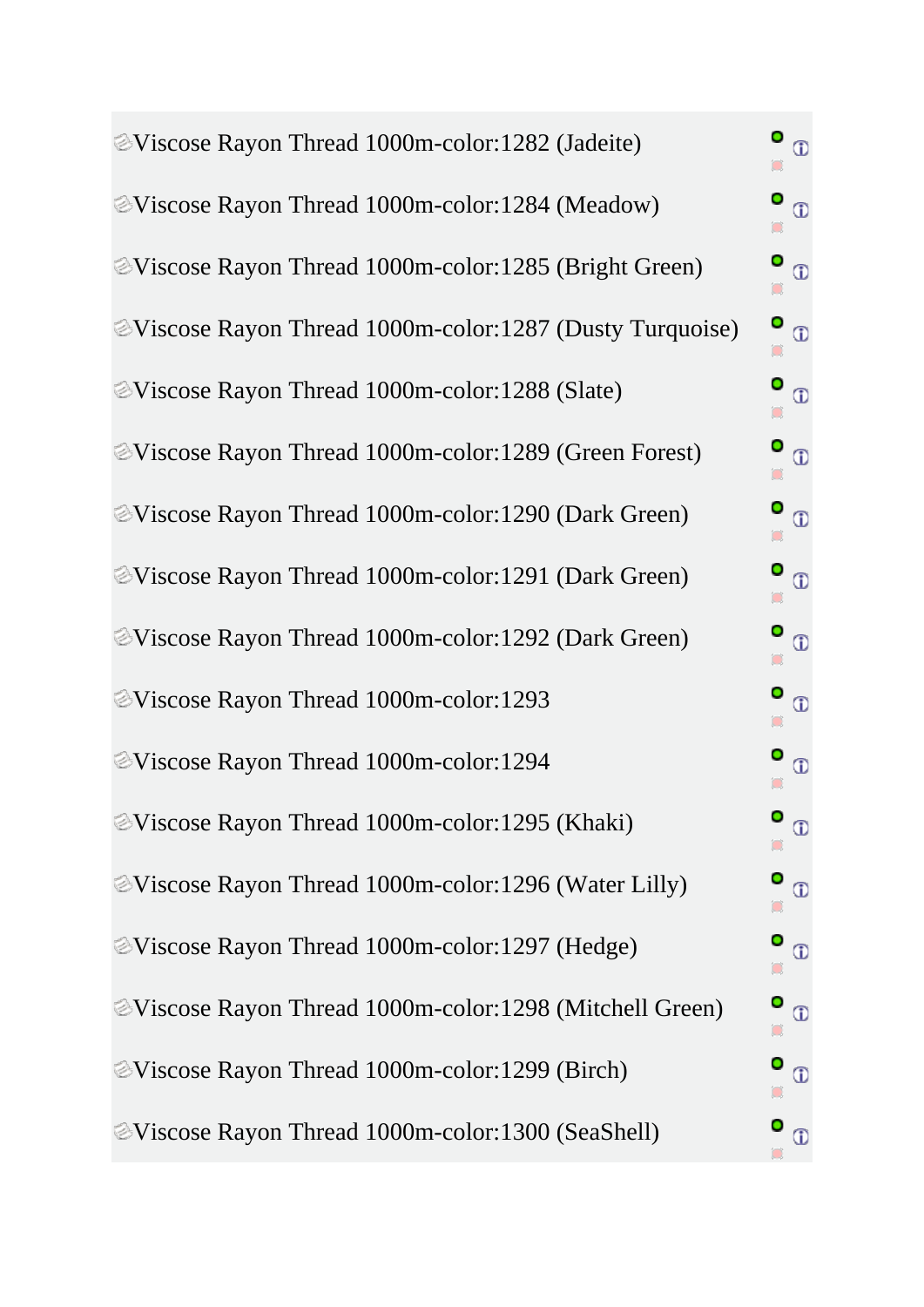| <b>EViscose Rayon Thread 1000m-color:1301 (Oxford Tan)</b>     | $\bullet$ $\circ$        |
|----------------------------------------------------------------|--------------------------|
| EViscose Rayon Thread 1000m-color:1302 (Gold)                  | ٥<br>$\Phi$              |
| <b>EViscose Rayon Thread 1000m-color:1303(Sphinx)</b>          | $\bullet$ $\circledcirc$ |
| EViscose Rayon Thread 1000m-color:1304 (Sphinx)                | $\bullet$ $_{\oplus}$    |
| EViscose Rayon Thread 1000m-color:1305 (Old Rose)              | $\bullet$                |
| <b>EViscose Rayon Thread 1000m-color:1306</b>                  | $\bullet$                |
| EViscose Rayon Thread 1000m-color:1307 (Dark Brown)            | $\bullet$ $_{\oplus}$    |
| Viscose Rayon Thread 1000m-color:1308 (Dark Brown)             | $\bullet$                |
| <b>EViscose Rayon Thread 1000m-color:1310 (Darkest Brown)</b>  | $\bullet$                |
| <b>EViscose Rayon Thread 1000m-color:1311 (Illusion Blue)</b>  | $\bullet$ $_{\oplus}$    |
| <b>EViscose Rayon Thread 1000m-color:1312 (Palest Ivory)</b>   | $\bullet$                |
| Viscose Rayon Thread 1000m-color:1314 (Vapor Blue)             | o<br>$^\circledR$        |
| EViscose Rayon Thread 1000m-color:1316 (Skylight)              | $\circ$<br>$\Phi$        |
| <b>EViscose Rayon Thread 1000m-color:1317 (Ashes of Roses)</b> | O<br>$\Phi$              |
| <i></i> EViscose Rayon Thread 1000m-color:1318 (Highrise)      | $\bullet$ $_{\oplus}$    |
| EViscose Rayon Thread 1000m-color:1319 (Banner Gray)           | O<br>$\Phi$              |
| EViscose Rayon Thread 1000m-color:1320 (Platinum)              | $\bullet$ $_{\oplus}$    |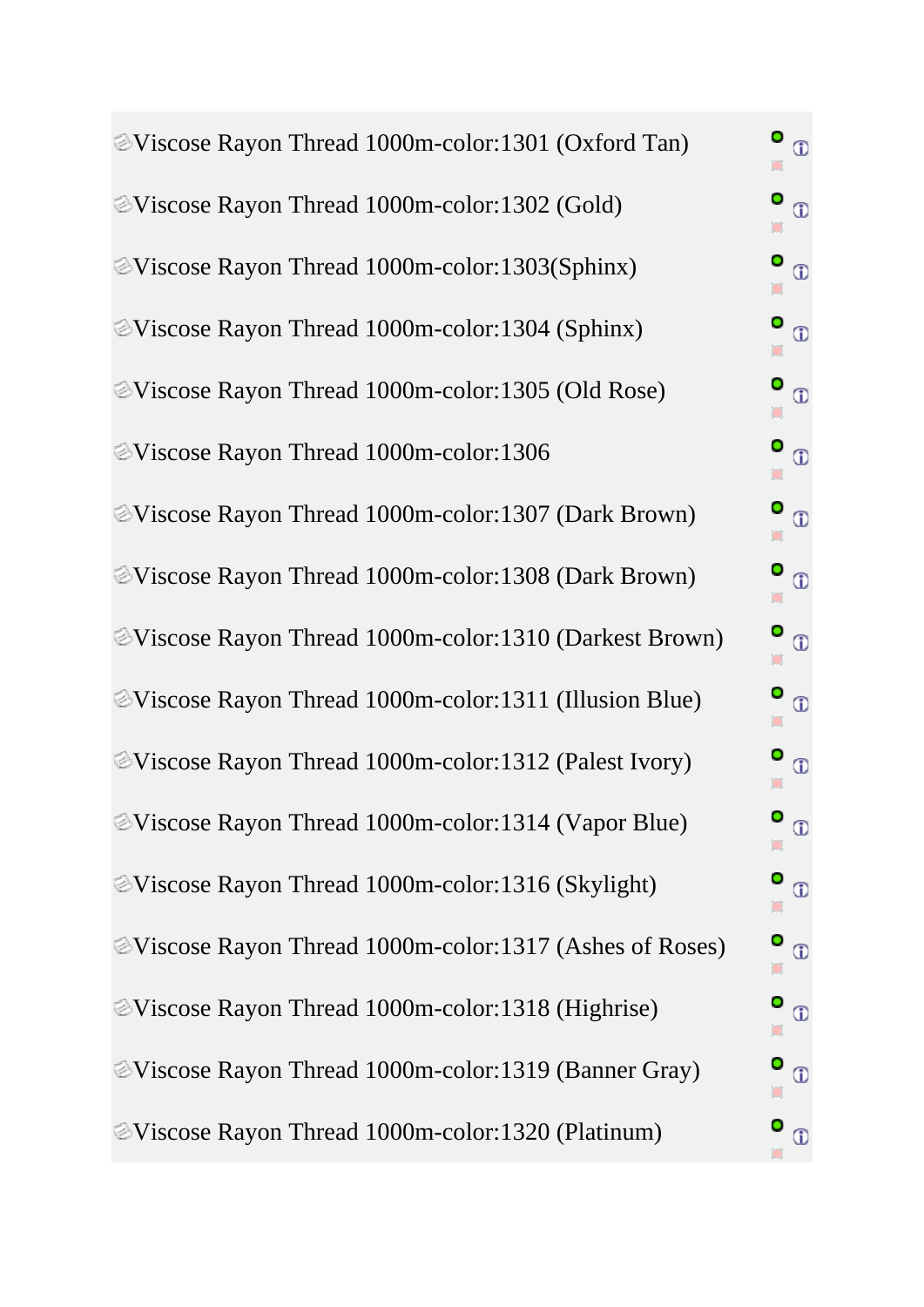[V](http://marathonaustralia.com.au/admin/categories.php?cPath=1_5&pID=615&action=new_product_preview&read=only&osCAdminID=5aceda96b2ddca0899e66d5f4475e556)iscose Rayon Thread 1000m-color:1321 (Metal)  $\bullet$ [V](http://marathonaustralia.com.au/admin/categories.php?cPath=1_5&pID=616&action=new_product_preview&read=only&osCAdminID=5aceda96b2ddca0899e66d5f4475e556)iscose Rayon Thread 1000m-color:1322 (Silver Rose) o  $\Box$ [V](http://marathonaustralia.com.au/admin/categories.php?cPath=1_5&pID=617&action=new_product_preview&read=only&osCAdminID=5aceda96b2ddca0899e66d5f4475e556)iscose Rayon Thread 1000m-color:1323 (Gray Ridge) o [V](http://marathonaustralia.com.au/admin/categories.php?cPath=1_5&pID=618&action=new_product_preview&read=only&osCAdminID=5aceda96b2ddca0899e66d5f4475e556)iscose Rayon Thread 1000m-color:1324 (Light Midnight) Ō O [V](http://marathonaustralia.com.au/admin/categories.php?cPath=1_5&pID=619&action=new_product_preview&read=only&osCAdminID=5aceda96b2ddca0899e66d5f4475e556)iscose Rayon Thread 1000m-color:1325 (Lake Blue) Ō O [V](http://marathonaustralia.com.au/admin/categories.php?cPath=1_5&pID=620&action=new_product_preview&read=only&osCAdminID=5aceda96b2ddca0899e66d5f4475e556)iscose Rayon Thread 1000m-color:1326 (Apricot) [V](http://marathonaustralia.com.au/admin/categories.php?cPath=1_5&pID=621&action=new_product_preview&read=only&osCAdminID=5aceda96b2ddca0899e66d5f4475e556)iscose Rayon Thread 1000m-color:1327 (Oceanic Green) O [V](http://marathonaustralia.com.au/admin/categories.php?cPath=1_5&pID=622&action=new_product_preview&read=only&osCAdminID=5aceda96b2ddca0899e66d5f4475e556)iscose Rayon Thread 1000m-color:1328 (Cerise) O O [V](http://marathonaustralia.com.au/admin/categories.php?cPath=1_5&pID=623&action=new_product_preview&read=only&osCAdminID=5aceda96b2ddca0899e66d5f4475e556)iscose Rayon Thread 1000m-color:1329 (Ruby Glint) Ō O [V](http://marathonaustralia.com.au/admin/categories.php?cPath=1_5&pID=624&action=new_product_preview&read=only&osCAdminID=5aceda96b2ddca0899e66d5f4475e556)iscose Rayon Thread 1000m-color:1330 (Laurel Oak) [V](http://marathonaustralia.com.au/admin/categories.php?cPath=1_5&pID=625&action=new_product_preview&read=only&osCAdminID=5aceda96b2ddca0899e66d5f4475e556)iscose Rayon Thread 1000m-color:1331 (Wine) o [V](http://marathonaustralia.com.au/admin/categories.php?cPath=1_5&pID=626&action=new_product_preview&read=only&osCAdminID=5aceda96b2ddca0899e66d5f4475e556)iscose Rayon Thread 1000m-color:1332 (Light Orange) O [V](http://marathonaustralia.com.au/admin/categories.php?cPath=1_5&pID=627&action=new_product_preview&read=only&osCAdminID=5aceda96b2ddca0899e66d5f4475e556)iscose Rayon Thread 1000m-color:1333 (Pumpkin) o  $\bullet$ [V](http://marathonaustralia.com.au/admin/categories.php?cPath=1_5&pID=628&action=new_product_preview&read=only&osCAdminID=5aceda96b2ddca0899e66d5f4475e556)iscose Rayon Thread 1000m-color:1334 (Spanish Red) O  $\circ$ [V](http://marathonaustralia.com.au/admin/categories.php?cPath=1_5&pID=629&action=new_product_preview&read=only&osCAdminID=5aceda96b2ddca0899e66d5f4475e556)iscose Rayon Thread 1000m-color:1335 (Cerise) O  $\bullet$ [V](http://marathonaustralia.com.au/admin/categories.php?cPath=1_5&pID=630&action=new_product_preview&read=only&osCAdminID=5aceda96b2ddca0899e66d5f4475e556)iscose Rayon Thread 1000m-color:1336 (New Berry) O [V](http://marathonaustralia.com.au/admin/categories.php?cPath=1_5&pID=631&action=new_product_preview&read=only&osCAdminID=5aceda96b2ddca0899e66d5f4475e556)iscose Rayon Thread 1000m-color:1337 ( Simply Taupe)

 $\oplus$ 

 $\odot$ 

 $\odot$ 

 $\odot$ 

 $\odot$ 

 $\odot$ 

 $\odot$ 

 $\odot$ 

 $\odot$ 

 $\oplus$ 

 $\odot$ 

 $\odot$ 

 $\oplus$ 

 $\Phi$ 

 $\odot$ 

 $\circled{1}$ 

 $\odot$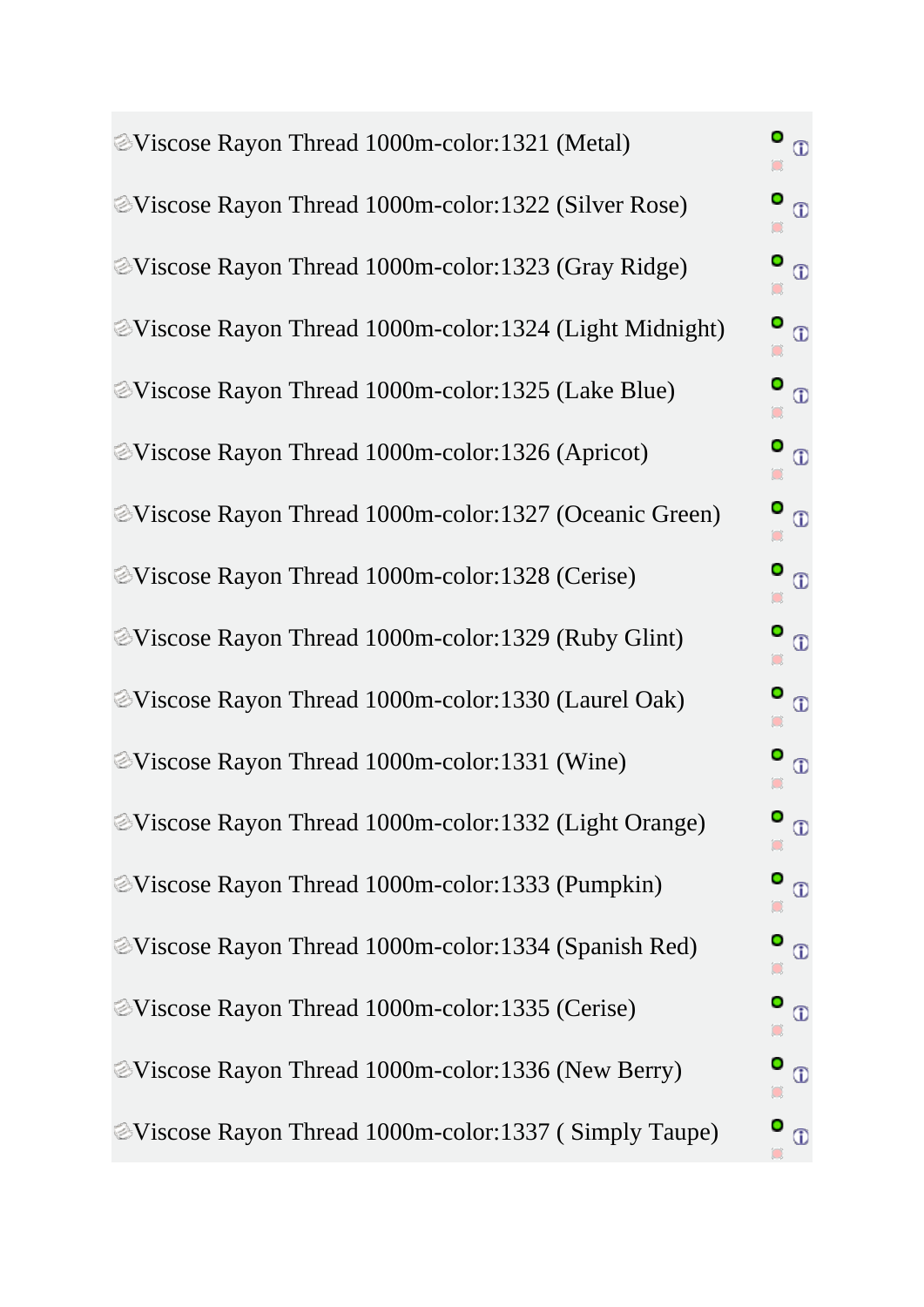[V](http://marathonaustralia.com.au/admin/categories.php?cPath=1_5&pID=632&action=new_product_preview&read=only&osCAdminID=5aceda96b2ddca0899e66d5f4475e556)iscose Rayon Thread 1000m-color:1338 (Light Taupe) O [V](http://marathonaustralia.com.au/admin/categories.php?cPath=1_5&pID=633&action=new_product_preview&read=only&osCAdminID=5aceda96b2ddca0899e66d5f4475e556)iscose Rayon Thread 1000m-color:1339 (Pale Gray Green) o [V](http://marathonaustralia.com.au/admin/categories.php?cPath=1_5&pID=634&action=new_product_preview&read=only&osCAdminID=5aceda96b2ddca0899e66d5f4475e556)iscose Rayon Thread 1000m-color:1340 (Flint Gray) o [V](http://marathonaustralia.com.au/admin/categories.php?cPath=1_5&pID=635&action=new_product_preview&read=only&osCAdminID=5aceda96b2ddca0899e66d5f4475e556)iscose Rayon Thread 1000m-color:1341 (Dark Aqua Green) O [V](http://marathonaustralia.com.au/admin/categories.php?cPath=1_5&pID=636&action=new_product_preview&read=only&osCAdminID=5aceda96b2ddca0899e66d5f4475e556)iscose Rayon Thread 1000m-color:1342 (Vibrant Green) O [V](http://marathonaustralia.com.au/admin/categories.php?cPath=1_5&pID=637&action=new_product_preview&read=only&osCAdminID=5aceda96b2ddca0899e66d5f4475e556)iscose Rayon Thread 1000m-color:1343 (Green Bay) [V](http://marathonaustralia.com.au/admin/categories.php?cPath=1_5&pID=638&action=new_product_preview&read=only&osCAdminID=5aceda96b2ddca0899e66d5f4475e556)iscose Rayon Thread 1000m-color:1344 (Dark Green) O [V](http://marathonaustralia.com.au/admin/categories.php?cPath=1_5&pID=639&action=new_product_preview&read=only&osCAdminID=5aceda96b2ddca0899e66d5f4475e556)iscose Rayon Thread 1000m-color:1345 (Harbor Green) O [V](http://marathonaustralia.com.au/admin/categories.php?cPath=1_5&pID=640&action=new_product_preview&read=only&osCAdminID=5aceda96b2ddca0899e66d5f4475e556)iscose Rayon Thread 1000m-color:1346 (Dark Green) O O [V](http://marathonaustralia.com.au/admin/categories.php?cPath=1_5&pID=641&action=new_product_preview&read=only&osCAdminID=5aceda96b2ddca0899e66d5f4475e556)iscose Rayon Thread 1000m-color:1347 (Evergreen) [V](http://marathonaustralia.com.au/admin/categories.php?cPath=1_5&pID=642&action=new_product_preview&read=only&osCAdminID=5aceda96b2ddca0899e66d5f4475e556)iscose Rayon Thread 1000m-color:1348 (off White) o [V](http://marathonaustralia.com.au/admin/categories.php?cPath=1_5&pID=644&action=new_product_preview&read=only&osCAdminID=5aceda96b2ddca0899e66d5f4475e556)iscose Rayon Thread 1000m-color:1401 (Celestial Blue) O [V](http://marathonaustralia.com.au/admin/categories.php?cPath=1_5&pID=645&action=new_product_preview&read=only&osCAdminID=5aceda96b2ddca0899e66d5f4475e556)iscose Rayon Thread 1000m-color:1402 (Orange)  $\bullet$ [V](http://marathonaustralia.com.au/admin/categories.php?cPath=1_5&pID=646&action=new_product_preview&read=only&osCAdminID=5aceda96b2ddca0899e66d5f4475e556)iscose Rayon Thread 1000m-color:1403 (Dark Green) O  $\circ$ [V](http://marathonaustralia.com.au/admin/categories.php?cPath=1_5&pID=402&action=new_product_preview&read=only&osCAdminID=5aceda96b2ddca0899e66d5f4475e556)iscose Rayon Thread 1000m-color:1404 (Pollen Gold) O  $\bullet$ O [V](http://marathonaustralia.com.au/admin/categories.php?cPath=1_5&pID=401&action=new_product_preview&read=only&osCAdminID=5aceda96b2ddca0899e66d5f4475e556)iscose Rayon Thread 1000m-color:1405 (Star Gold) [V](http://marathonaustralia.com.au/admin/categories.php?cPath=1_5&pID=647&action=new_product_preview&read=only&osCAdminID=5aceda96b2ddca0899e66d5f4475e556)iscose Rayon Thread 1000m-color:1406 (Taupe)

 $\odot$ 

 $\odot$ Ō

 $\circ$ 

 $\odot$ Ō

 $\odot$ 

 $\odot$ 

 $\odot$ 

 $\odot$ 

 $\oplus$ 

 $\odot$ 

 $\odot$ 

 $\odot$ 

 $\odot$ 

 $\Phi$ 

 $\odot$ 

 $\odot$ 

 $\odot$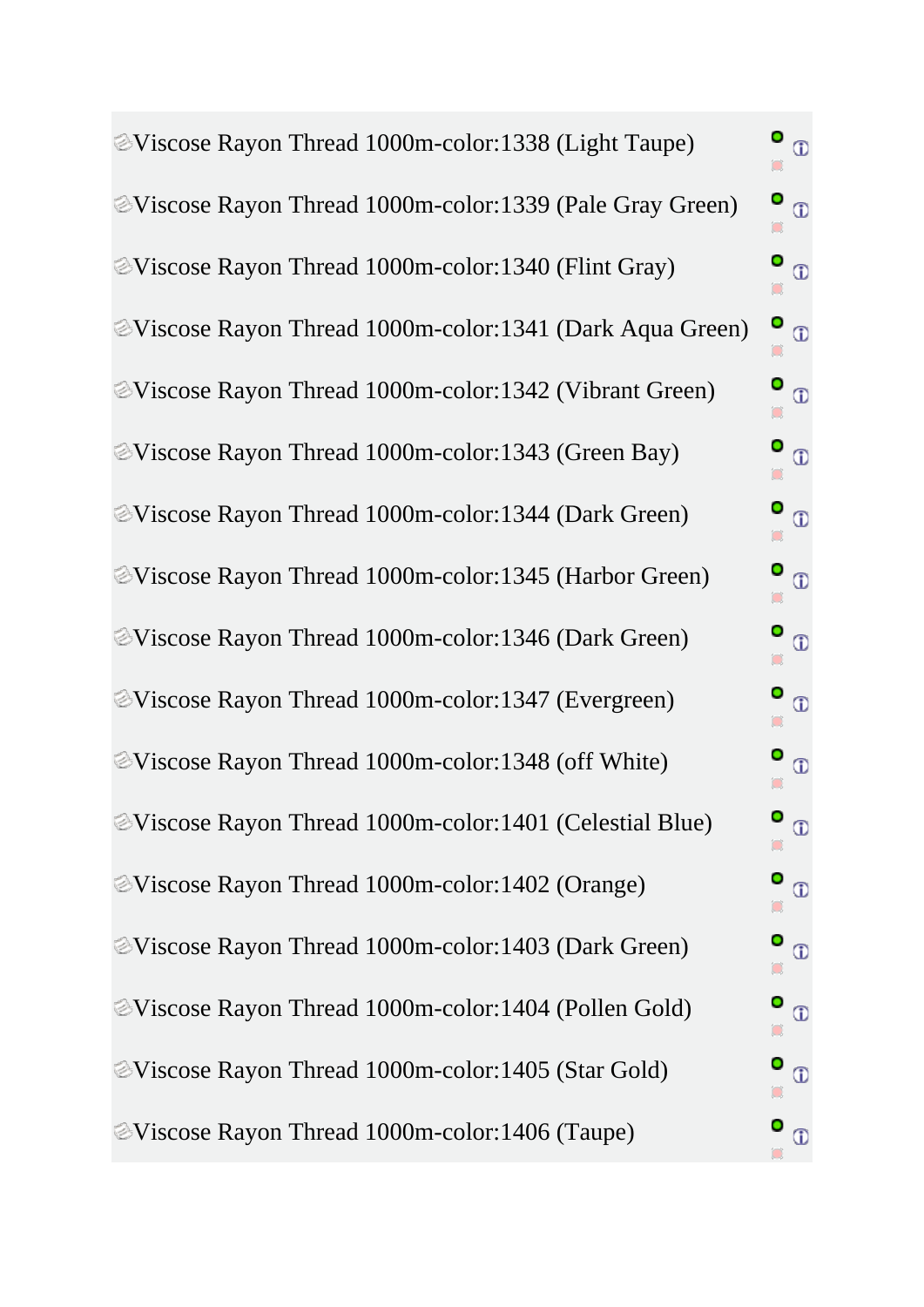[V](http://marathonaustralia.com.au/admin/categories.php?cPath=1_5&pID=649&action=new_product_preview&read=only&osCAdminID=5aceda96b2ddca0899e66d5f4475e556)iscose Rayon Thread 1000m-color:1407 (Purple Dusk) O  $\oplus$  $\bullet$ [V](http://marathonaustralia.com.au/admin/categories.php?cPath=1_5&pID=648&action=new_product_preview&read=only&osCAdminID=5aceda96b2ddca0899e66d5f4475e556)iscose Rayon Thread 1000m-color:1408 (Metal)  $\odot$  $\bullet$ [V](http://marathonaustralia.com.au/admin/categories.php?cPath=1_5&pID=650&action=new_product_preview&read=only&osCAdminID=5aceda96b2ddca0899e66d5f4475e556)iscose Rayon Thread 1000m-color:1409 (Strawberry Ice) 0  $\Phi$ [V](http://marathonaustralia.com.au/admin/categories.php?cPath=1_5&pID=651&action=new_product_preview&read=only&osCAdminID=5aceda96b2ddca0899e66d5f4475e556)iscose Rayon Thread 1000m-color:1410 (Dark Purple) O  $\oplus$  $\Box$ O [V](http://marathonaustralia.com.au/admin/categories.php?cPath=1_5&pID=652&action=new_product_preview&read=only&osCAdminID=5aceda96b2ddca0899e66d5f4475e556)iscose Rayon Thread 1000m-color:1411 (Sky Blue)  $\odot$ Ō O [V](http://marathonaustralia.com.au/admin/categories.php?cPath=1_5&pID=653&action=new_product_preview&read=only&osCAdminID=5aceda96b2ddca0899e66d5f4475e556)iscose Rayon Thread 1000m-color:1412 (Fawn)  $\odot$ [V](http://marathonaustralia.com.au/admin/categories.php?cPath=1_5&pID=654&action=new_product_preview&read=only&osCAdminID=5aceda96b2ddca0899e66d5f4475e556)iscose Rayon Thread 1000m-color:1413 (Light Navy)  $\bullet$  $\odot$ [V](http://marathonaustralia.com.au/admin/categories.php?cPath=1_5&pID=655&action=new_product_preview&read=only&osCAdminID=5aceda96b2ddca0899e66d5f4475e556)iscose Rayon Thread 1000m-color:1414 (Dark Taupe) O  $\odot$ [V](http://marathonaustralia.com.au/admin/categories.php?cPath=1_5&pID=656&action=new_product_preview&read=only&osCAdminID=5aceda96b2ddca0899e66d5f4475e556)iscose Rayon Thread 1000m-color:1415 (Gray Ridge) O  $\odot$ O [V](http://marathonaustralia.com.au/admin/categories.php?cPath=1_5&pID=657&action=new_product_preview&read=only&osCAdminID=5aceda96b2ddca0899e66d5f4475e556)iscose Rayon Thread 1000m-color:1416 (Quail)  $\odot$ [V](http://marathonaustralia.com.au/admin/categories.php?cPath=1_5&pID=425&action=new_product_preview&read=only&osCAdminID=5aceda96b2ddca0899e66d5f4475e556)iscose Rayon Thread 1000m-color:1417 (Grape Shake) o  $\odot$ [V](http://marathonaustralia.com.au/admin/categories.php?cPath=1_5&pID=658&action=new_product_preview&read=only&osCAdminID=5aceda96b2ddca0899e66d5f4475e556)iscose Rayon Thread 1000m-color:1418 (Blush) O  $\odot$ [V](http://marathonaustralia.com.au/admin/categories.php?cPath=1_5&pID=659&action=new_product_preview&read=only&osCAdminID=5aceda96b2ddca0899e66d5f4475e556)iscose Rayon Thread 1000m-color:1419 (Foxy Red)  $\odot$ Ō [V](http://marathonaustralia.com.au/admin/categories.php?cPath=1_5&pID=404&action=new_product_preview&read=only&osCAdminID=5aceda96b2ddca0899e66d5f4475e556)iscose Rayon Thread 1000m-color:1420 (Merit Gold) O  $\Phi$  $\circ$ [V](http://marathonaustralia.com.au/admin/categories.php?cPath=1_5&pID=660&action=new_product_preview&read=only&osCAdminID=5aceda96b2ddca0899e66d5f4475e556)iscose Rayon Thread 1000m-color:1421 (Goat) O  $\odot$  $\Box$ [V](http://marathonaustralia.com.au/admin/categories.php?cPath=1_5&pID=661&action=new_product_preview&read=only&osCAdminID=5aceda96b2ddca0899e66d5f4475e556)iscose Rayon Thread 1000m-color:1422 (Orange/Brown) O  $\circ$ [V](http://marathonaustralia.com.au/admin/categories.php?cPath=1_5&pID=662&action=new_product_preview&read=only&osCAdminID=5aceda96b2ddca0899e66d5f4475e556)iscose Rayon Thread 1000m-color:1423 (Sharp Green) $\circ$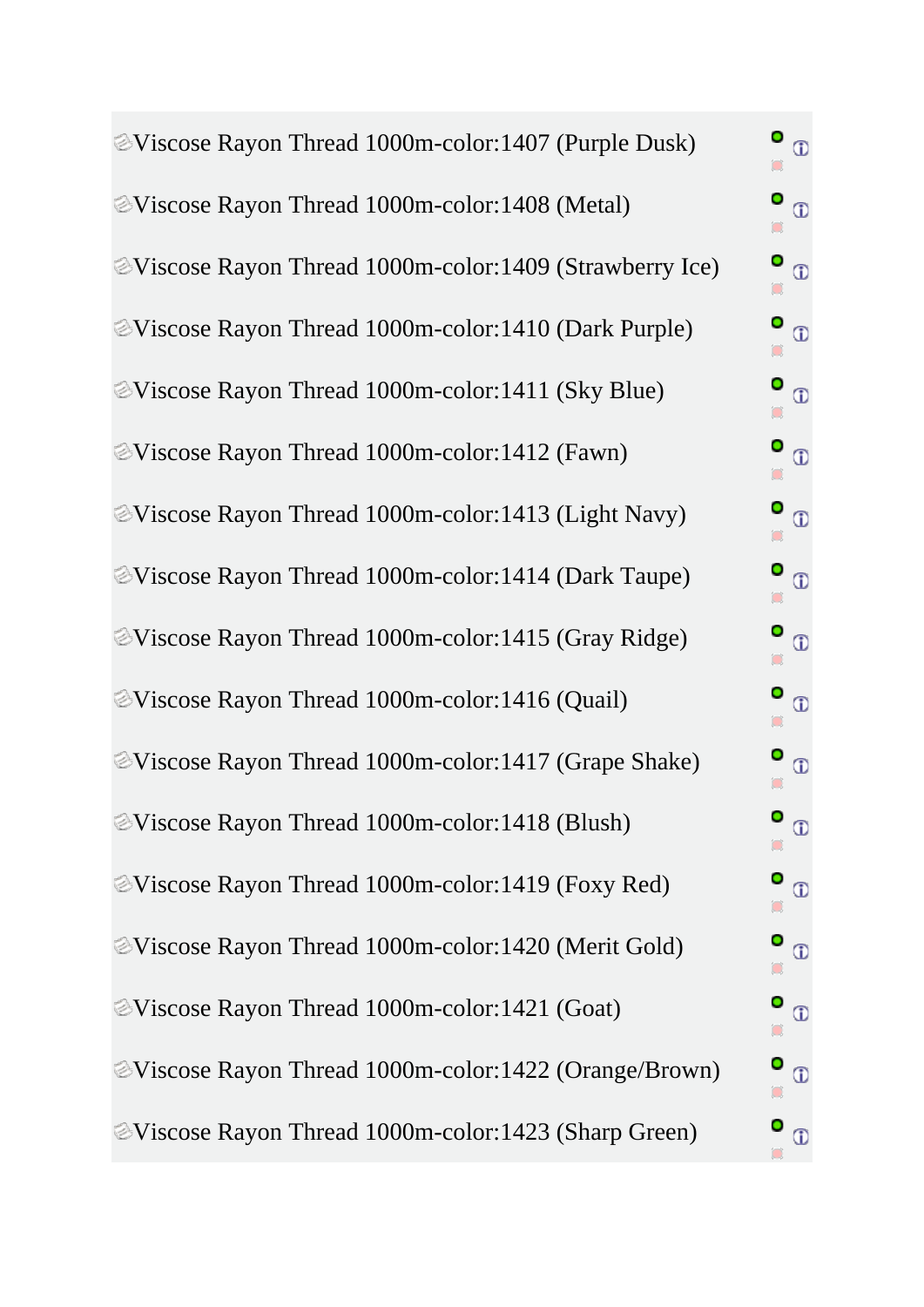[V](http://marathonaustralia.com.au/admin/categories.php?cPath=1_5&pID=663&action=new_product_preview&read=only&osCAdminID=5aceda96b2ddca0899e66d5f4475e556)iscose Rayon Thread 1000m-color:1424 (Wildfire) O  $\oplus$ [V](http://marathonaustralia.com.au/admin/categories.php?cPath=1_5&pID=403&action=new_product_preview&read=only&osCAdminID=5aceda96b2ddca0899e66d5f4475e556)iscose Rayon Thread 1000m-color:1425 (Gold) O  $\odot$  $\Box$ [V](http://marathonaustralia.com.au/admin/categories.php?cPath=1_5&pID=418&action=new_product_preview&read=only&osCAdminID=5aceda96b2ddca0899e66d5f4475e556)iscose Rayon Thread 1000m-color:1426 (Blossom) o  $^{\circ}$ [V](http://marathonaustralia.com.au/admin/categories.php?cPath=1_5&pID=664&action=new_product_preview&read=only&osCAdminID=5aceda96b2ddca0899e66d5f4475e556)iscose Rayon Thread 1000m-color:1427 (Lilas)  $\oplus$  $\Box$ 0 [V](http://marathonaustralia.com.au/admin/categories.php?cPath=1_5&pID=665&action=new_product_preview&read=only&osCAdminID=5aceda96b2ddca0899e66d5f4475e556)iscose Rayon Thread 1000m-color:1428 (Salmon)  $\odot$ [V](http://marathonaustralia.com.au/admin/categories.php?cPath=1_5&pID=666&action=new_product_preview&read=only&osCAdminID=5aceda96b2ddca0899e66d5f4475e556)iscose Rayon Thread 1000m-color:1429 (Brushed Burgundy) o  $\odot$ [V](http://marathonaustralia.com.au/admin/categories.php?cPath=1_5&pID=667&action=new_product_preview&read=only&osCAdminID=5aceda96b2ddca0899e66d5f4475e556)iscose Rayon Thread 1000m-color:1430 (Sheepskin) O  $\odot$ [V](http://marathonaustralia.com.au/admin/categories.php?cPath=1_5&pID=668&action=new_product_preview&read=only&osCAdminID=5aceda96b2ddca0899e66d5f4475e556)iscose Rayon Thread 1000m-color:1431 (Aquamarine) O  $\odot$ [V](http://marathonaustralia.com.au/admin/categories.php?cPath=1_5&pID=669&action=new_product_preview&read=only&osCAdminID=5aceda96b2ddca0899e66d5f4475e556)iscose Rayon Thread 1000m-color:1432 (Tempest) O  $\oplus$ [V](http://marathonaustralia.com.au/admin/categories.php?cPath=1_5&pID=670&action=new_product_preview&read=only&osCAdminID=5aceda96b2ddca0899e66d5f4475e556)iscose Rayon Thread 1000m-color:1433 (Ashley Gold) O  $\odot$ [V](http://marathonaustralia.com.au/admin/categories.php?cPath=1_5&pID=671&action=new_product_preview&read=only&osCAdminID=5aceda96b2ddca0899e66d5f4475e556)iscose Rayon Thread 1000m-color:1434 (Bluestone) o  $\odot$ [V](http://marathonaustralia.com.au/admin/categories.php?cPath=1_5&pID=672&action=new_product_preview&read=only&osCAdminID=5aceda96b2ddca0899e66d5f4475e556)iscose Rayon Thread 1000m-color:1435 (Bright Green) O  $\odot$ [V](http://marathonaustralia.com.au/admin/categories.php?cPath=1_5&pID=673&action=new_product_preview&read=only&osCAdminID=5aceda96b2ddca0899e66d5f4475e556)iscose Rayon Thread 1000m-color:1436 (Coral) o  $\oplus$  $\bullet$ [V](http://marathonaustralia.com.au/admin/categories.php?cPath=1_5&pID=674&action=new_product_preview&read=only&osCAdminID=5aceda96b2ddca0899e66d5f4475e556)iscose Rayon Thread 1000m-color:1437 (Memphis Belle) O  $\Phi$  $\circ$ [V](http://marathonaustralia.com.au/admin/categories.php?cPath=1_5&pID=676&action=new_product_preview&read=only&osCAdminID=5aceda96b2ddca0899e66d5f4475e556)iscose Rayon Thread 1000m-color:1438 (Candy Apple Red) 0  $\odot$ Ō  $\bullet$ [V](http://marathonaustralia.com.au/admin/categories.php?cPath=1_5&pID=677&action=new_product_preview&read=only&osCAdminID=5aceda96b2ddca0899e66d5f4475e556)iscose Rayon Thread 1000m-color:1439 (Purple Haze)  $\odot$ [V](http://marathonaustralia.com.au/admin/categories.php?cPath=1_5&pID=678&action=new_product_preview&read=only&osCAdminID=5aceda96b2ddca0899e66d5f4475e556)iscose Rayon Thread 1000m-color:1440 (Royal) $\circ$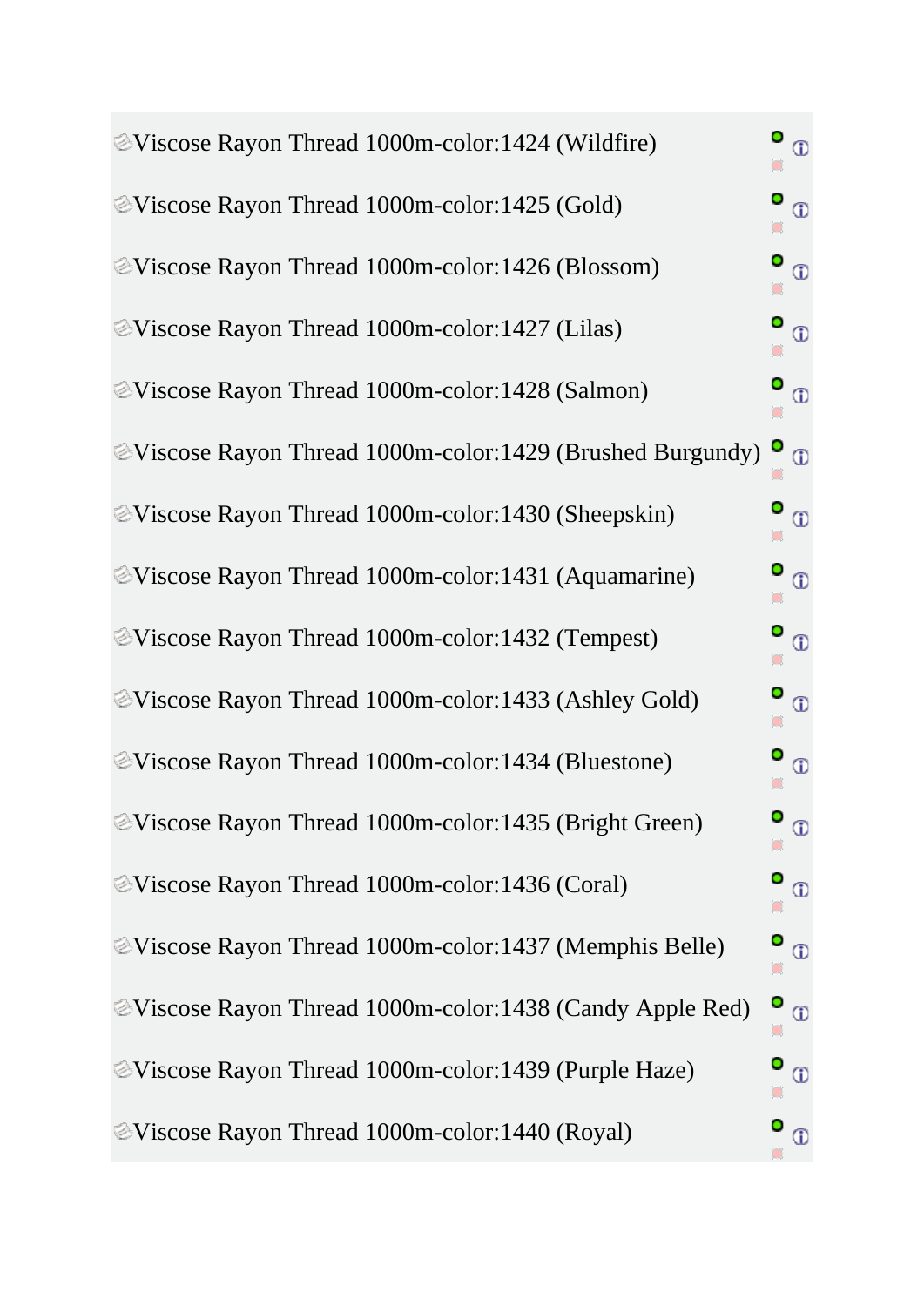| EViscose Rayon Thread 1000m-color:1441 (Salem Blue)                          | $\bullet$ $_{\oplus}$    |
|------------------------------------------------------------------------------|--------------------------|
| Eviscose Rayon Thread 1000m-color:1442 (Evergreen)                           | O<br>$\odot$             |
| Eviscose Rayon Thread 1000m-color:1443 (Evergreen)                           | $\bullet$ $_{\oplus}$    |
| <b>EViscose Rayon Thread 1000m-color:1444 (Malachite Green)</b>              | ٥<br>$\Phi$              |
| EViscose Rayon Thread 1000m-color:1445 (Abbey Stone)                         | o<br>$\Phi$              |
| EViscose Rayon Thread 1000m-color:1446 (Olive)                               | $\bullet$ $\circ$        |
| EViscose Rayon Thread 1000m-color:1447 (Hay)                                 | ۰<br>$\Phi$              |
| <b>Exercise &amp; Solution &amp; Rayon Thread 1000m-color:1448 (Emerald)</b> | O<br>$\Phi$              |
| Viscose Rayon Thread 1000m-color:1449 (Banana Crepe)                         | $\bullet$ $_{\oplus}$    |
| EViscose Rayon Thread 1000m-color:1450 (Old Gold)                            | o<br>$\odot$             |
| EViscose Rayon Thread 1000m-color:1451 (Tan)                                 | O<br>$\Phi$              |
| EViscose Rayon Thread 1000m-color:1452 (Almondine)                           | $\bullet$ $\circledcirc$ |
| Viscose Rayon Thread 1000m-color:1453 (Silver Cloud)                         | O<br>$\Phi$              |
| Uiscose Rayon Thread 1000m-color:1454 (Silver Gray)                          | $\bullet$ $_{\oplus}$    |
| Viscose Rayon Thread 1000m-color:1455 (Gull)                                 | ٥<br>$\Phi$              |
| EViscose Rayon Thread 1000m-color:1456 (Frost Gray)                          | O<br>$\Phi$              |
| EViscose Rayon Thread 1000m-color:1457 (Purple Ash)                          | $\Phi$                   |